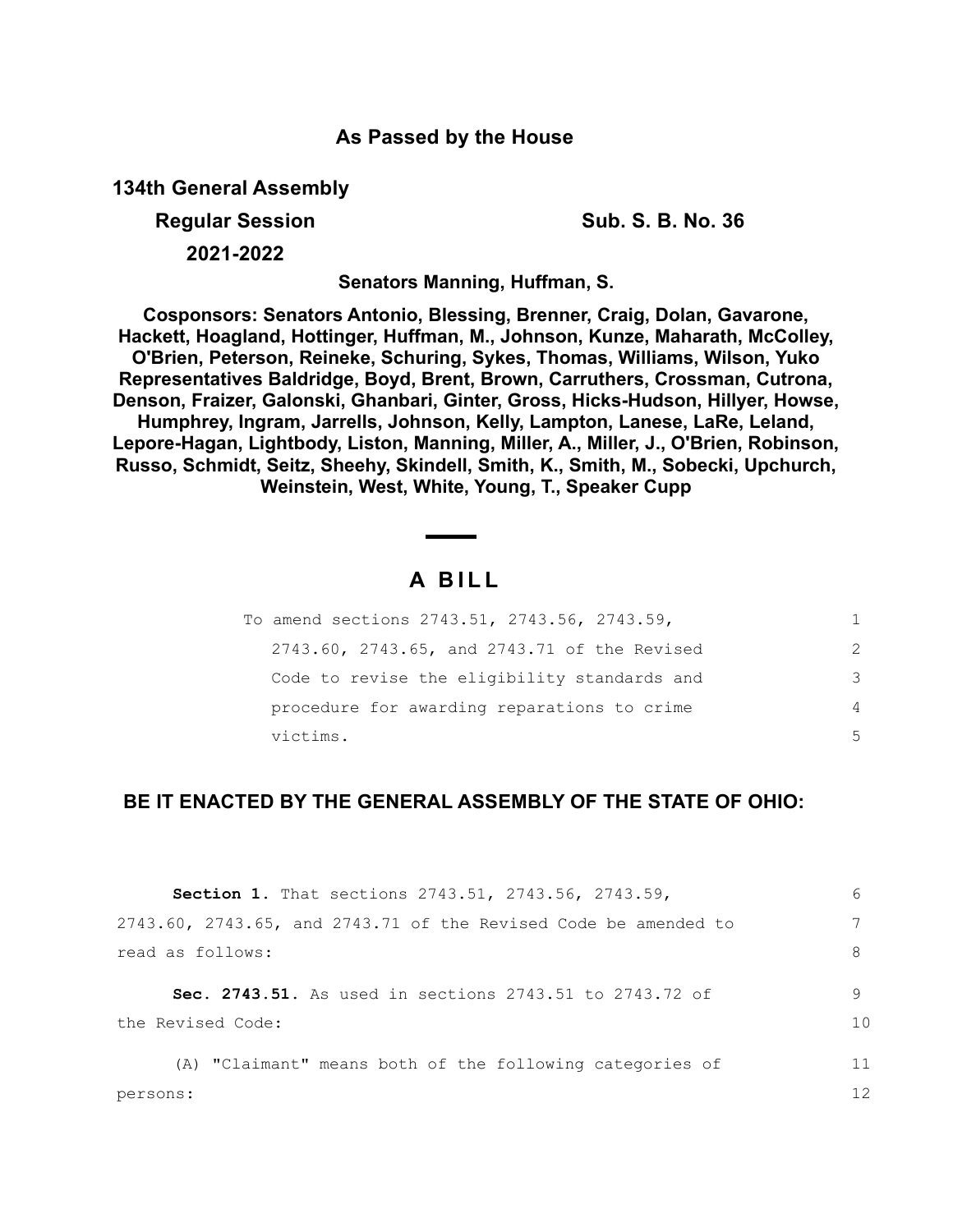| (1) Any of the following persons who claim an award of                      | 13 |
|-----------------------------------------------------------------------------|----|
| reparations under sections 2743.51 to 2743.72 of the Revised                | 14 |
| Code:                                                                       | 15 |
| (a) A victim who was one of the following at the time of                    | 16 |
| the criminally injurious conduct:                                           | 17 |
| (i) A resident of the United States;                                        | 18 |
| (ii) A resident of a foreign country the laws of which                      | 19 |
| permit residents of this state to recover compensation as                   | 20 |
| victims of offenses committed in that country.                              | 21 |
| (b) A dependent of a deceased victim who is described in                    | 22 |
| division (A) (1) (a) of this section;                                       | 23 |
| (c) A third person, other than a collateral source, who                     | 24 |
| legally assumes or voluntarily pays the obligations of a victim,            | 25 |
| or of a dependent of a victim, who is described in division (A)             | 26 |
| (1) (a) of this section, which obligations are incurred as a                | 27 |
| result of the criminally injurious conduct that is the subject              | 28 |
| of the claim and may include, but are not limited to, medical or            | 29 |
| burial expenses;                                                            | 30 |
| (d) A person who is authorized to act on behalf of any                      | 31 |
| person who is described in division $(A)$ $(1)$ $(a)$ , $(b)$ , or $(c)$ of | 32 |
| this section;                                                               | 33 |
| (e) The estate of a deceased victim who is described in                     | 34 |
| division (A) (1) (a) of this section.                                       | 35 |
| (2) Any of the following persons who claim an award of                      | 36 |
| reparations under sections 2743.51 to 2743.72 of the Revised                | 37 |
| Code:                                                                       | 38 |
| (a) A victim who had a permanent place of residence within                  | 39 |
| this state at the time of the criminally injurious conduct and              | 40 |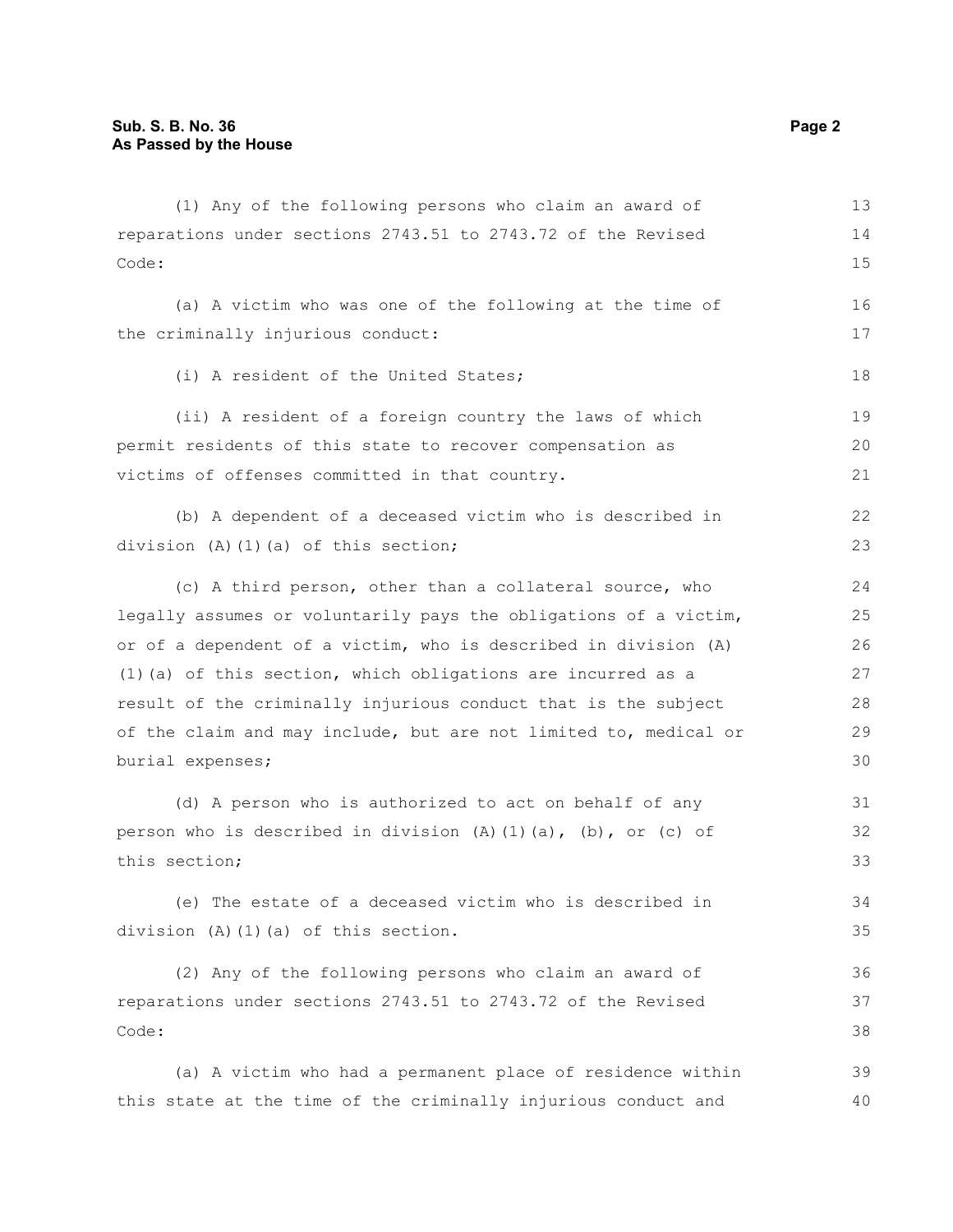| who, at the time of the criminally injurious conduct, complied   | 41 |
|------------------------------------------------------------------|----|
| with any one of the following:                                   | 42 |
|                                                                  |    |
| (i) Had a permanent place of employment in this state;           | 43 |
| (ii) Was a member of the regular armed forces of the             | 44 |
| United States or of the United States coast quard or was a full- | 45 |
| time member of the Ohio organized militia or of the United       | 46 |
| States army reserve, naval reserve, or air force reserve;        | 47 |
| (iii) Was retired and receiving social security or any           | 48 |
| other retirement income;                                         | 49 |
| (iv) Was sixty years of age or older;                            | 50 |
| (v) Was temporarily in another state for the purpose of          | 51 |
| receiving medical treatment;                                     | 52 |
| (vi) Was temporarily in another state for the purpose of         | 53 |
| performing employment-related duties required by an employer     | 54 |
| located within this state as an express condition of employment  | 55 |
| or employee benefits;                                            | 56 |
| (vii) Was temporarily in another state for the purpose of        | 57 |
| receiving occupational, vocational, or other job-related         | 58 |
| training or instruction required by an employer located within   | 59 |
| this state as an express condition of employment or employee     | 60 |
| benefits;                                                        | 61 |
| (viii) Was a full-time student at an academic institution,       | 62 |
| college, or university located in another state;                 | 63 |
| (ix) Had not departed the geographical boundaries of this        | 64 |
| state for a period exceeding thirty days or with the intention   | 65 |
| of becoming a citizen of another state or establishing a         | 66 |
| permanent place of residence in another state.                   | 67 |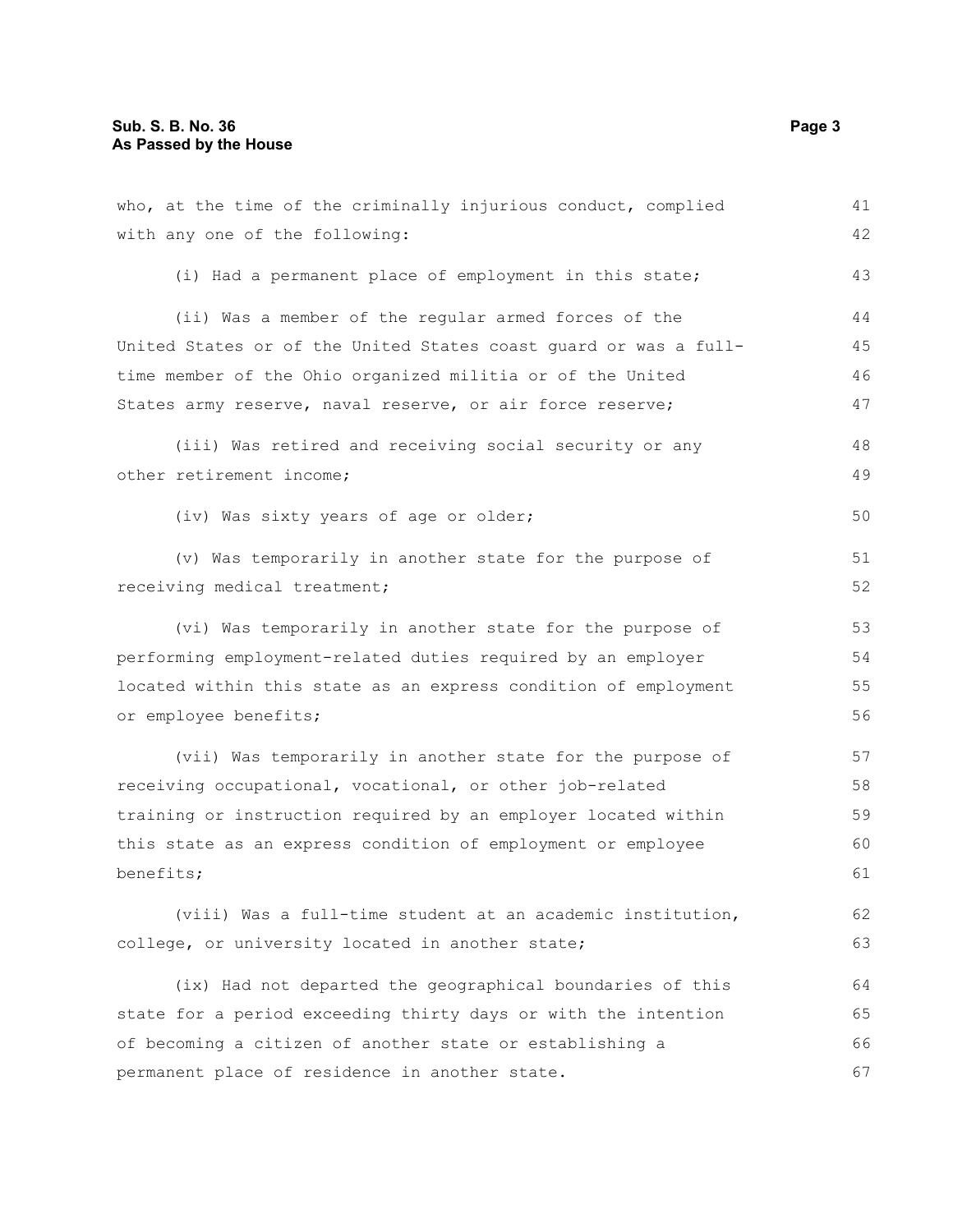## **Sub. S. B. No. 36** Page 4 **As Passed by the House**

| (b) A dependent of a deceased victim who is described in                    | 68 |
|-----------------------------------------------------------------------------|----|
| division (A)(2)(a) of this section;                                         | 69 |
| (c) A third person, other than a collateral source, who                     | 70 |
| legally assumes or voluntarily pays the obligations of a victim,            | 71 |
| or of a dependent of a victim, who is described in division (A)             | 72 |
| (2) (a) of this section, which obligations are incurred as a                | 73 |
| result of the criminally injurious conduct that is the subject              | 74 |
| of the claim and may include, but are not limited to, medical or            | 75 |
| burial expenses;                                                            | 76 |
| (d) A person who is authorized to act on behalf of any                      | 77 |
| person who is described in division $(A)$ $(2)$ $(a)$ , $(b)$ , or $(c)$ of | 78 |
| this section;                                                               | 79 |
| (e) The estate of a deceased victim who is described in                     | 80 |
| division (A)(2)(a) of this section.                                         | 81 |
| (B) "Collateral source" means a source of benefits or                       | 82 |
| advantages for economic loss otherwise reparable that the victim            | 83 |
| or claimant has received, or that is readily available to the               | 84 |
| victim or claimant, from any of the following sources:                      | 85 |
| (1) The offender;                                                           | 86 |
| (2) The government of the United States or any of its                       | 87 |
| agencies, a state or any of its political subdivisions, or an               | 88 |
| instrumentality of two or more states, unless the law providing             | 89 |
| for the benefits or advantages makes them excess or secondary to            | 90 |
| benefits under sections 2743.51 to 2743.72 of the Revised Code;             | 91 |
| (3) Social security, medicare, and medicaid;                                | 92 |
| (4) State-required, temporary, nonoccupational disability                   | 93 |
| insurance;                                                                  | 94 |
| (5) Workers' compensation;                                                  | 95 |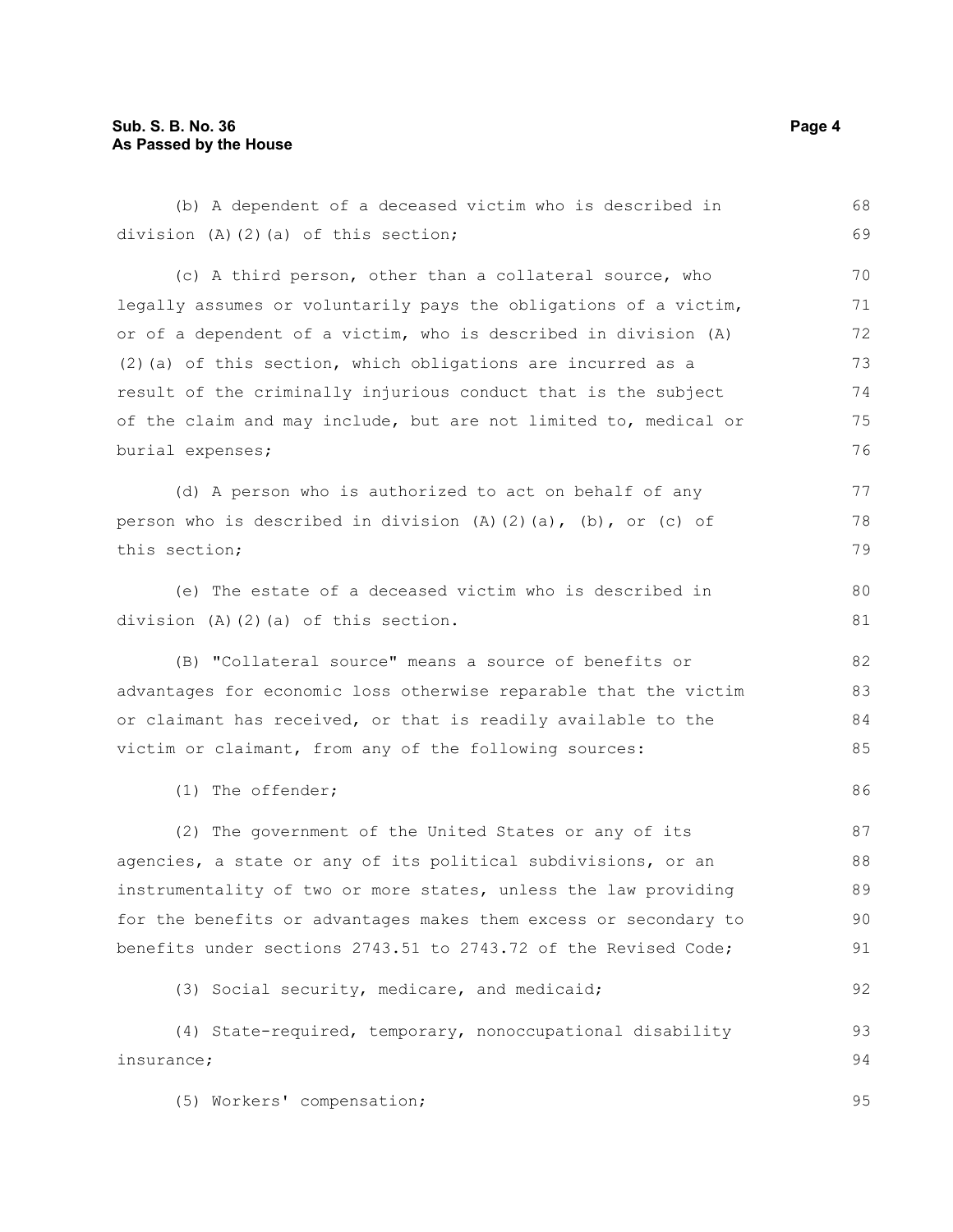(6) Wage continuation programs of any employer; 96

(7) Proceeds of a contract of insurance payable to the victim for loss that the victim sustained because of the criminally injurious conduct; 97 98 99

(8) A contract providing prepaid hospital and other health care services, or benefits for disability; 100 101

(9) That portion of the proceeds of all contracts of insurance payable to the claimant on account of the death of the victim that exceeds fifty thousand dollars; 102 103 104

(10) Any compensation recovered or recoverable under the laws of another state, district, territory, or foreign country because the victim was the victim of an offense committed in that state, district, territory, or country. 105 106 107 108

"Collateral source" does not include any money, or the monetary value of any property, that is subject to sections 2969.01 to 2969.06 of the Revised Code or that is received as a benefit from the Ohio public safety officers death benefit fund created by section 742.62 of the Revised Code. 109 110 111 112 113

```
(C) "Criminally injurious conduct" means one of the
following:
                                                                             114
                                                                             115
```
(1) For the purposes of any person described in division (A)(1) of this section, any conduct that occurs or is attempted in this state; poses a substantial threat of personal injury or death; and is punishable by fine, imprisonment, or death, or would be so punishable but for the fact that the person engaging in the conduct lacked capacity to commit the crime under the laws of this state. Criminally injurious conduct does not include conduct arising out of the ownership, maintenance, or use of a motor vehicle, except when any of the following 116 117 118 119 120 121 122 123 124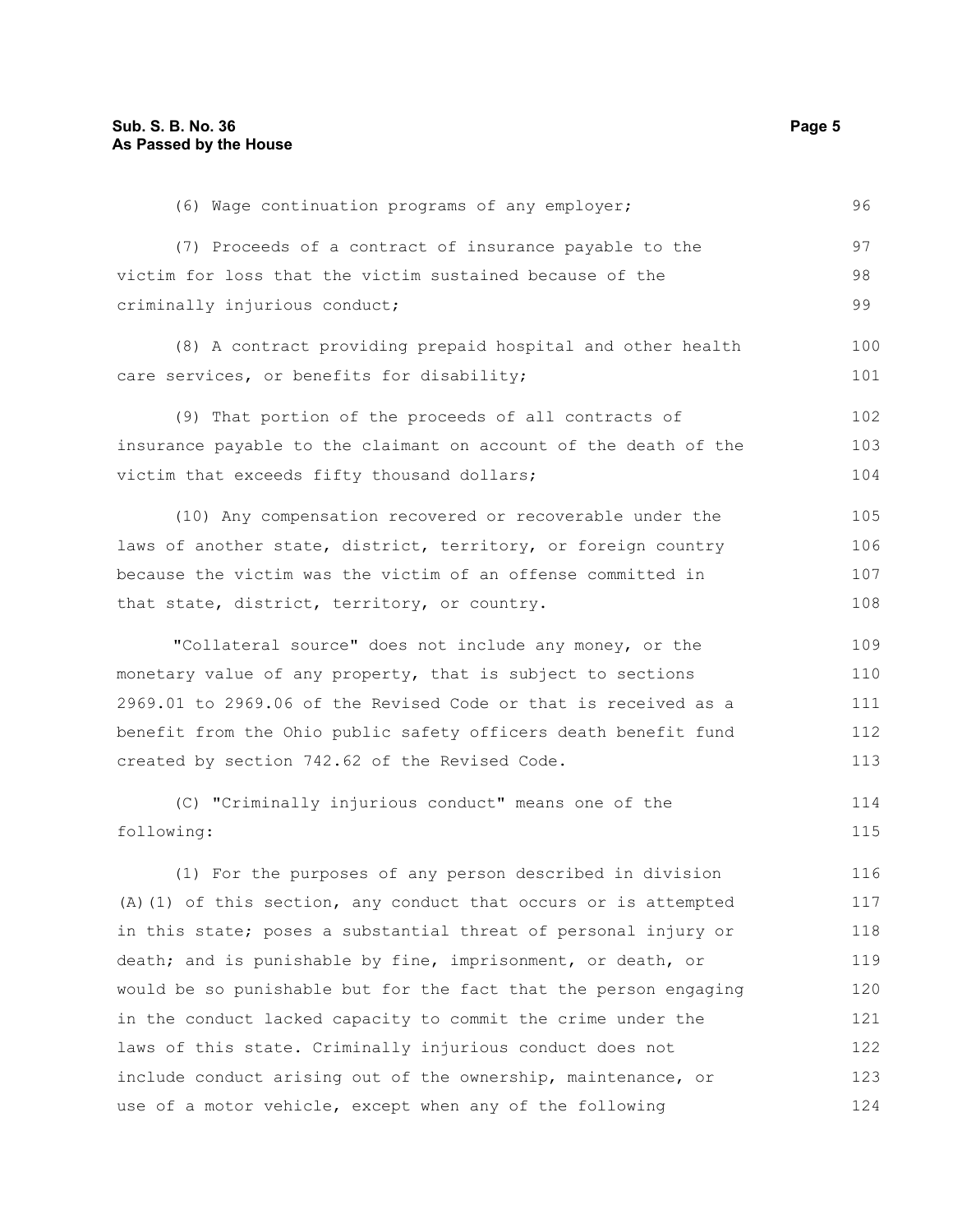| applies:                                                           | 125 |
|--------------------------------------------------------------------|-----|
| (a) The person engaging in the conduct intended to cause           | 126 |
| personal injury or death;                                          | 127 |
| (b) The person engaging in the conduct was using the               | 128 |
| vehicle to flee immediately after committing a felony or an act    | 129 |
| that would constitute a felony but for the fact that the person    | 130 |
| engaging in the conduct lacked the capacity to commit the felony   | 131 |
| under the laws of this state;                                      | 132 |
| (c) The person engaging in the conduct was using the               | 133 |
| vehicle in a manner that constitutes an OVI violation;             | 134 |
| (d) The conduct occurred on or after July 25, 1990, and            | 135 |
| the person engaging in the conduct was using the vehicle in a      | 136 |
| manner that constitutes a violation of section 2903.08 of the      | 137 |
| Revised Code;                                                      | 138 |
| (e) The person engaging in the conduct acted in a manner           | 139 |
| that caused serious physical harm to a person and that             | 140 |
| constituted a violation of section 4549.02 or 4549.021 of the      | 141 |
|                                                                    |     |
| Revised Code.                                                      | 142 |
| (2) For the purposes of any person described in division           | 143 |
| $(A)$ (2) of this section, any conduct that occurs or is attempted | 144 |
| in another state, district, territory, or foreign country; poses   | 145 |
| a substantial threat of personal injury or death; and is           | 146 |
| punishable by fine, imprisonment, or death, or would be so         | 147 |
| punishable but for the fact that the person engaging in the        | 148 |
| conduct lacked capacity to commit the crime under the laws of      | 149 |
| the state, district, territory, or foreign country in which the    | 150 |
| conduct occurred or was attempted. Criminally injurious conduct    | 151 |
| does not include conduct arising out of the ownership,             | 152 |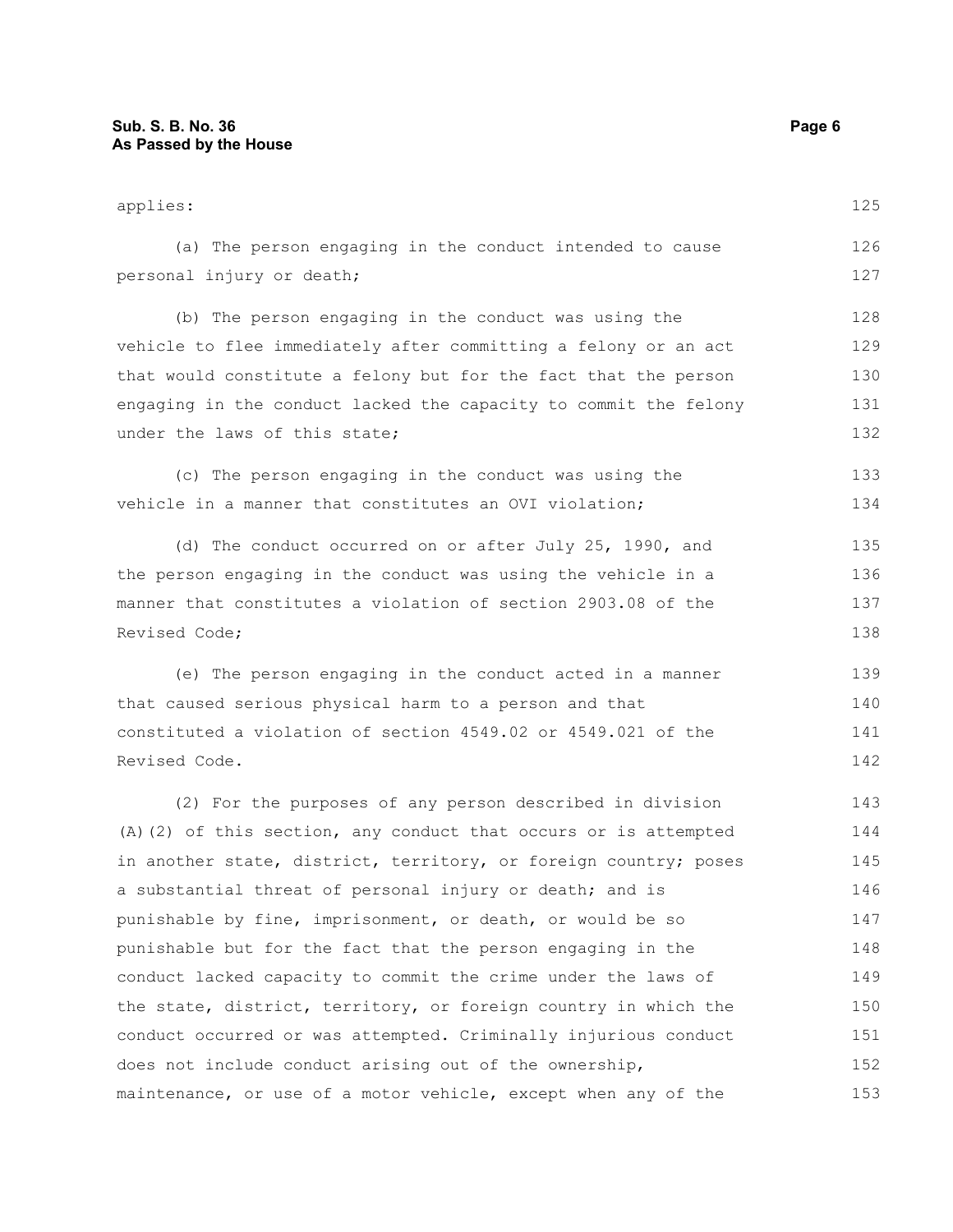| following applies:                                                | 154 |
|-------------------------------------------------------------------|-----|
| (a) The person engaging in the conduct intended to cause          | 155 |
| personal injury or death;                                         | 156 |
| (b) The person engaging in the conduct was using the              | 157 |
| vehicle to flee immediately after committing a felony or an act   | 158 |
| that would constitute a felony but for the fact that the person   | 159 |
| engaging in the conduct lacked the capacity to commit the felony  | 160 |
| under the laws of the state, district, territory, or foreign      | 161 |
| country in which the conduct occurred or was attempted;           | 162 |
| (c) The person engaging in the conduct was using the              | 163 |
| vehicle in a manner that constitutes an OVI violation;            | 164 |
| (d) The conduct occurred on or after July 25, 1990, the           | 165 |
| person engaging in the conduct was using the vehicle in a manner  | 166 |
| that constitutes a violation of any law of the state, district,   | 167 |
| territory, or foreign country in which the conduct occurred, and  | 168 |
| that law is substantially similar to a violation of section       | 169 |
| 2903.08 of the Revised Code;                                      | 170 |
| (e) The person engaging in the conduct acted in a manner          | 171 |
| that caused serious physical harm to a person and that            | 172 |
| constituted a violation of any law of the state, district,        | 173 |
| territory, or foreign country in which the conduct occurred, and  | 174 |
| that law is substantially similar to section 4549.02 or 4549.021  | 175 |
| of the Revised Code.                                              | 176 |
| (3) For the purposes of any person described in division          | 177 |
| $(A)$ (1) or (2) of this section, terrorism that occurs within or | 178 |
| outside the territorial jurisdiction of the United States.        | 179 |
| (D) "Dependent" means an individual wholly or partially           | 180 |
| dependent upon the victim for care and support, and includes a    | 181 |

child of the victim born after the victim's death.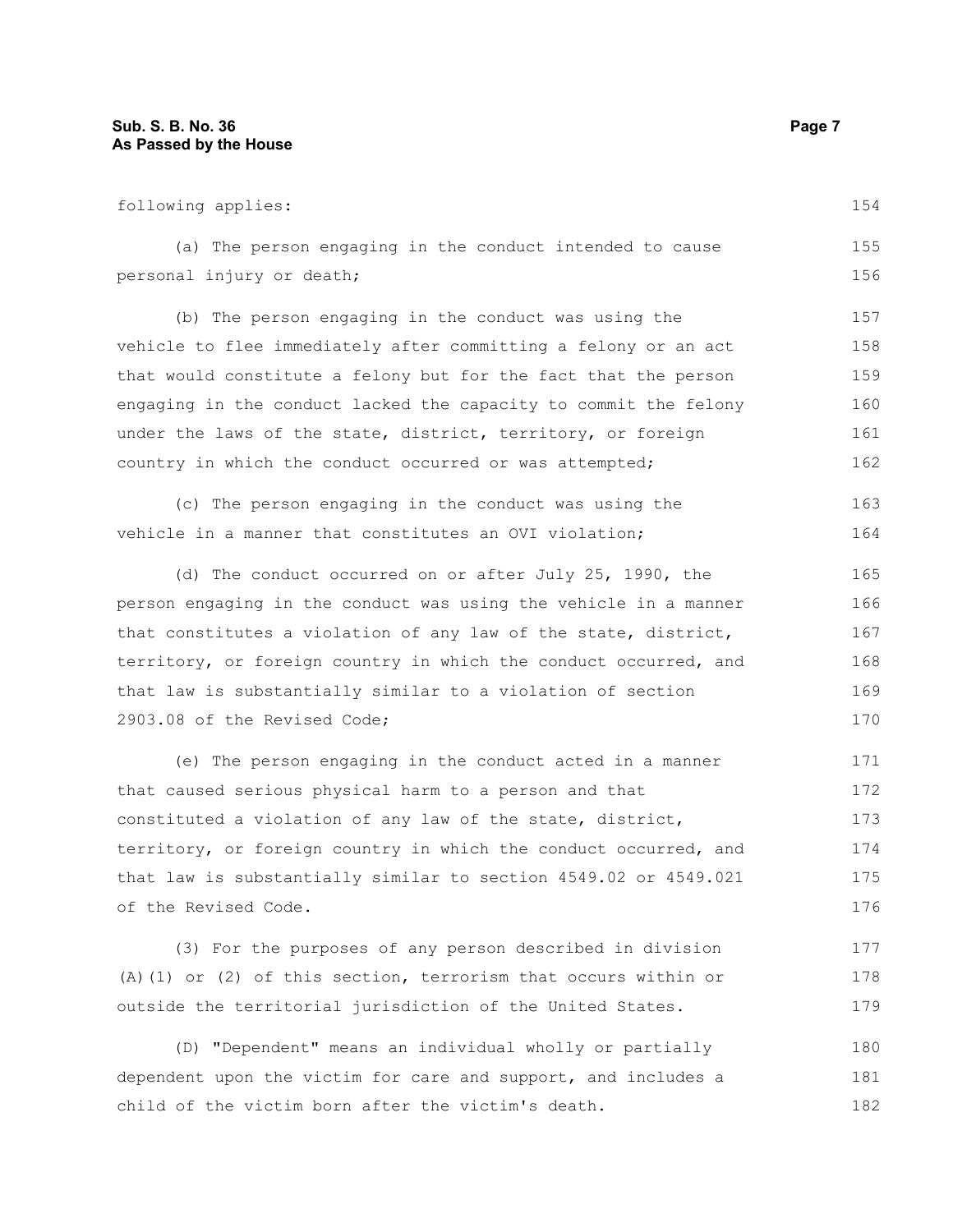### **Sub. S. B. No. 36** Page 8 **As Passed by the House**

(E) "Economic loss" means economic detriment consisting only of allowable expense, work loss, funeral expense, unemployment benefits loss, replacement services loss, cost of crime scene cleanup, and cost of evidence replacement. If criminally injurious conduct causes death, economic loss includes a dependent's economic loss and a dependent's replacement services loss. Noneconomic detriment is not economic loss; however, economic loss may be caused by pain and suffering or physical impairment. 183 184 185 186 187 188 189 190 191

(F)(1) "Allowable For a victim described in division (L) (1) of this section, "allowable expense" means reasonable charges incurred for reasonably needed products, services, and accommodations, including those for medical care, rehabilitation, rehabilitative occupational training, and other remedial treatment and care and including replacement costs for hearing aids; dentures, retainers, and other dental appliances; canes, walkers, and other mobility tools; and eyeglasses and other corrective lenses. It does not include that portion of a charge for a room in a hospital, clinic, convalescent home, nursing home, or any other institution engaged in providing nursing care and related services in excess of a reasonable and customary charge for semiprivate accommodations, unless accommodations other than semiprivate accommodations are medically required. 192 193 194 195 196 197 198 199 200 201 202 203 204 205 206

(2) An immediate family member of For a victim of criminally injurious conduct that consists of a homicide, a sexual assault, domestic violence, or a severe and permanent incapacitating injury resulting in paraplegia or a similar lifealtering condition, who requires described in division (L)(2) of this section, "allowable expense" means reasonable charges incurred for psychiatric care or counseling reasonably needed as 207 208 209 210 211 212 213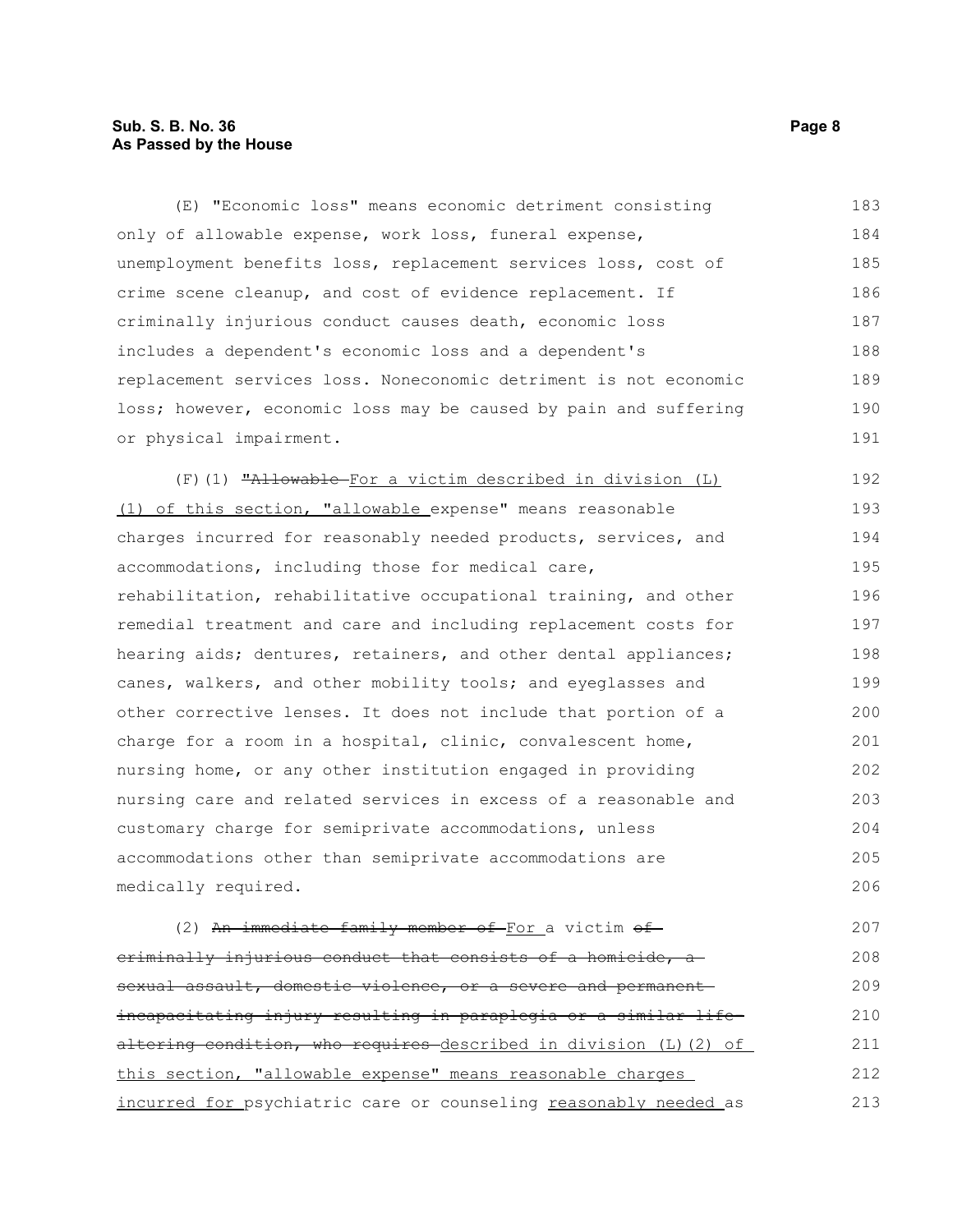### **Sub. S. B. No. 36** Page 9 **As Passed by the House**

| a result of the criminally injurious conduct, may be reimbursed  | 214 |
|------------------------------------------------------------------|-----|
| for that care or counseling as an allowable expense through the  | 215 |
| victim's application. The cumulative allowable No other type of  | 216 |
| expense for care or counseling of that nature shall not exceed-  | 217 |
| two thousand five hundred dollars for each immediate family      | 218 |
| member of a victim of that type and seven thousand five hundred  | 219 |
| dollars in the aggregate-is compensable under section 2743.51 to | 220 |
| 2743.72 of the Revised Code for all immediate family members of  | 221 |
| a victim of that type.                                           | 222 |
| (3) For a victim described in division (L) (3) of this           | 223 |
| section, "allowable expense" means work loss and reasonable      | 224 |
| charges incurred for psychiatric care or counseling reasonably   | 225 |
| needed as a result of the criminally injurious conduct. No other | 226 |
| type of expense is compensable under sections 2743.51 to 2743.72 | 227 |
| of the Revised Code for a victim of that type.                   | 228 |
| (4) A family member of a victim who died as a proximate          | 229 |
| result of criminally injurious conduct may be reimbursed as an   | 230 |
| allowable expense through the victim's application for wages     | 231 |
| lost and travel expenses incurred in order to attend criminal    | 232 |
| justice proceedings arising from the criminally injurious        | 233 |
| conduct. The cumulative allowable expense for wages lost and     | 234 |
| travel expenses incurred by a family member to attend criminal   | 235 |
| justice proceedings shall not exceed five hundred dollars for    | 236 |
| each family member of the victim and two thousand dollars in the | 237 |
| aggregate for all family members of the victim.                  | 238 |
| (4) (a) "Allowable (5) For a victim described in division        | 239 |
| (L)(1) of this section, "allowable_expense" includes reasonable  | 240 |
| both of the following:                                           | 241 |
| (a) Reasonable expenses and fees necessary to obtain a           | 242 |
| guardian's bond pursuant to section 2109.04 of the Revised Code  | 243 |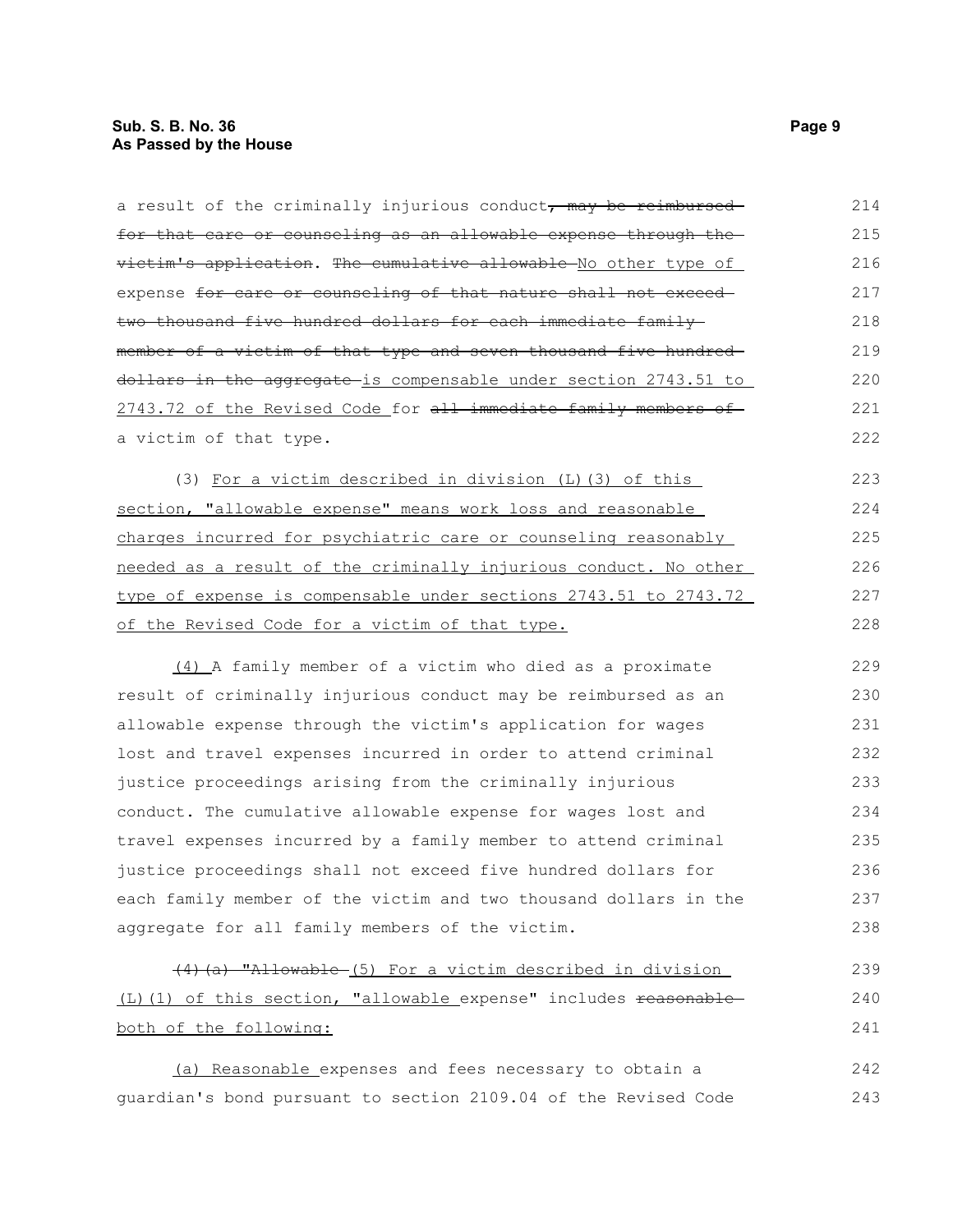when the bond is required to pay an award to a fiduciary on behalf of a minor or other incompetent $\div$ ; 244 245

(b) "Allowable expense" includes attorney's Attorney's fees not exceeding one thousand dollars, at a rate not exceeding one hundred dollars per hour, incurred to successfully obtain a restraining order, custody order, or other order to physically separate a victim from an offender. Attorney's fees for the services described in this division may include an amount for reasonable travel time incurred to attend court hearings, not exceeding three hours' round-trip for each court hearing, assessed at a rate not exceeding thirty dollars per hour. 246 247 248 249 250 251 252 253 254

(G) "Work loss" means loss of income from work that the injured person would have performed if the person had not been injured and expenses reasonably incurred by the person to obtain services in lieu of those the person would have performed for income, reduced by any income from substitute work actually performed by the person, or by income the person would have earned in available appropriate substitute work that the person was capable of performing but unreasonably failed to undertake. 255 256 257 258 259 260 261 262

(H) "Replacement services loss" means expenses reasonably incurred in obtaining ordinary and necessary services in lieu of those the injured person would have performed, not for income, but for the benefit of the person's self or family, if the person had not been injured. 263 264 265 266 267

(I) "Dependent's economic loss" means loss after a victim's death of contributions of things of economic value to the victim's dependents, not including services they would have received from the victim if the victim had not suffered the fatal injury, less expenses of the dependents avoided by reason of the victim's death. If a minor child of a victim is adopted 268 269 270 271 272 273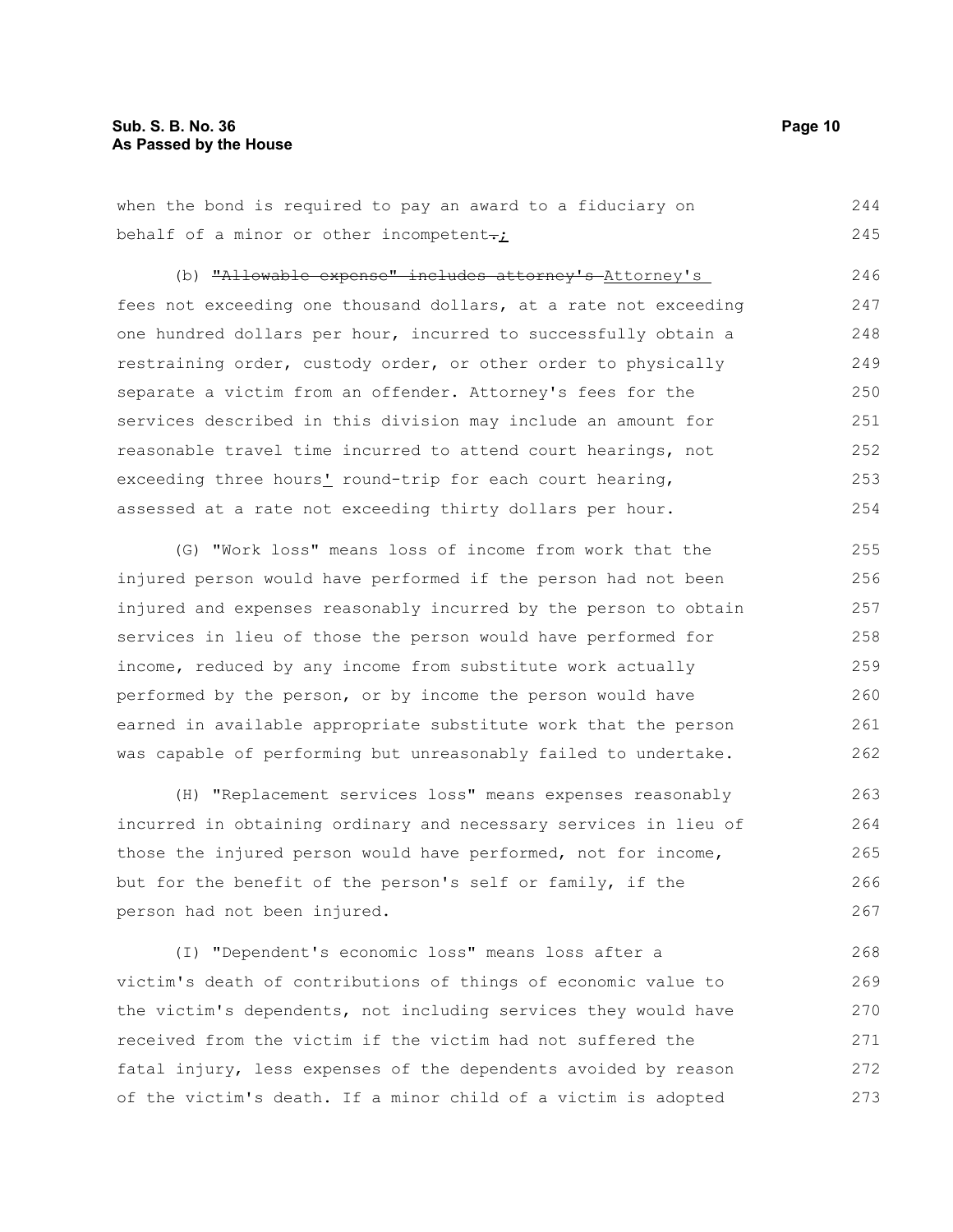#### **Sub. S. B. No. 36 Page 11 As Passed by the House**

after the victim's death, the minor child continues after the adoption to incur a dependent's economic loss as a result of the victim's death. If the surviving spouse of a victim remarries, the surviving spouse continues after the remarriage to incur a dependent's economic loss as a result of the victim's death. 274 275 276 277 278

(J) "Dependent's replacement services loss" means loss reasonably incurred by dependents after a victim's death in obtaining ordinary and necessary services in lieu of those the victim would have performed for their benefit if the victim had not suffered the fatal injury, less expenses of the dependents avoided by reason of the victim's death and not subtracted in calculating the dependent's economic loss. If a minor child of a victim is adopted after the victim's death, the minor child continues after the adoption to incur a dependent's replacement services loss as a result of the victim's death. If the surviving spouse of a victim remarries, the surviving spouse continues after the remarriage to incur a dependent's replacement services loss as a result of the victim's death. 279 280 281 282 283 284 285 286 287 288 289 290 291

(K) "Noneconomic detriment" means pain, suffering, inconvenience, physical impairment, or other nonpecuniary damage. 292 293 294

(L) "Victim" means  $a$ -one of the following:

(1) A person who suffers personal injury or death as a result of any of the following:

 $(1)$  (a) Criminally injurious conduct;

 $(2)$  (b) The good faith effort of any person to prevent criminally injurious conduct;

 $(3)$  (c) The good faith effort of any person to apprehend a person suspected of engaging in criminally injurious conduct. 301 302

295

296 297

298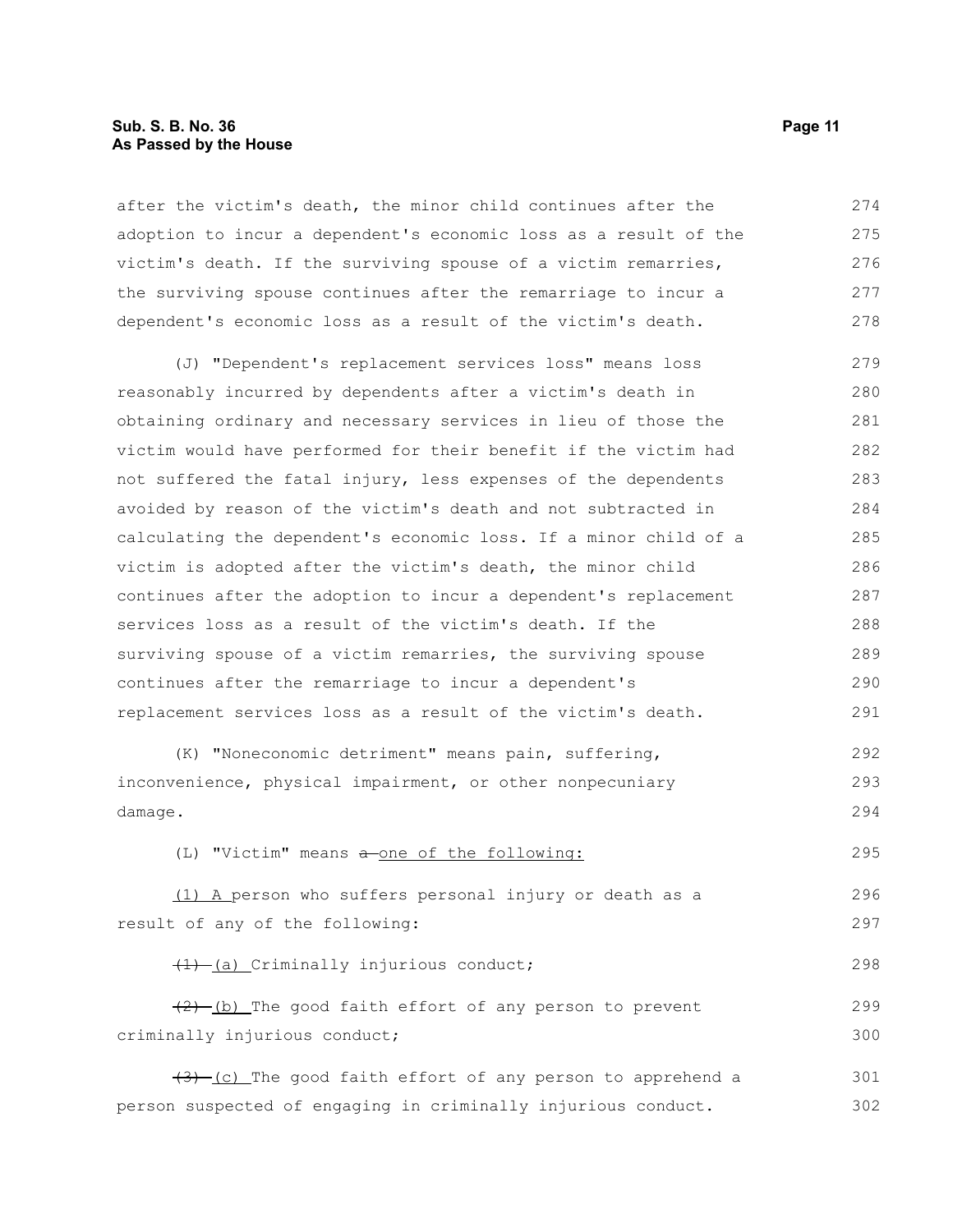| (2) A person who is an immediate family member of a victim       | 303 |
|------------------------------------------------------------------|-----|
| of criminally injurious conduct that consists of a homicide, a   | 304 |
| sexual assault, domestic violence, or a severe and permanently   | 305 |
| incapacitating injury resulting in paraplegia or a similar life- | 306 |
| altering condition, who requires psychiatric care or counseling  | 307 |
| as a result of the criminally injurious conduct;                 | 308 |
| (3) A person who suffers trauma so severe that it impedes        | 309 |
| or prohibits a person from participating in normal daily         | 310 |
| activities and who is either of the following:                   | 311 |
| (a) A family member of a victim of criminally injurious          | 312 |
| conduct that consists of a homicide, or a family member of a     | 313 |
| victim who, as a result of criminally injurious conduct, has     | 314 |
| sustained a severe and permanently incapacitating injury         | 315 |
| resulting in paraplegia or a similar life-altering condition,    | 316 |
| and who can demonstrate either of the following by a             | 317 |
| preponderance of the evidence:                                   | 318 |
| (i) The person witnessed the criminally injurious conduct.       | 319 |
| (ii) The person arrived at the crime scene in its                | 320 |
| immediate aftermath.                                             | 321 |
| (b) An immediate family member who is a caretaker of a           | 322 |
| dependent victim of criminally injurious conduct that consists   | 323 |
| of a sexual assault.                                             | 324 |
| (M) "Contributory misconduct" means any conduct of the           | 325 |
| claimant or of the victim through whom the claimant claims an    | 326 |
| award of reparations that is unlawful or intentionally tortious  | 327 |
| and that, without regard to the conduct's proximity in time or   | 328 |
| space-to which all of the following apply:                       | 329 |
| (1) The conduct occurred at the time of the criminally           | 330 |
| injurious conduct, has a causal relationship to that is the      | 331 |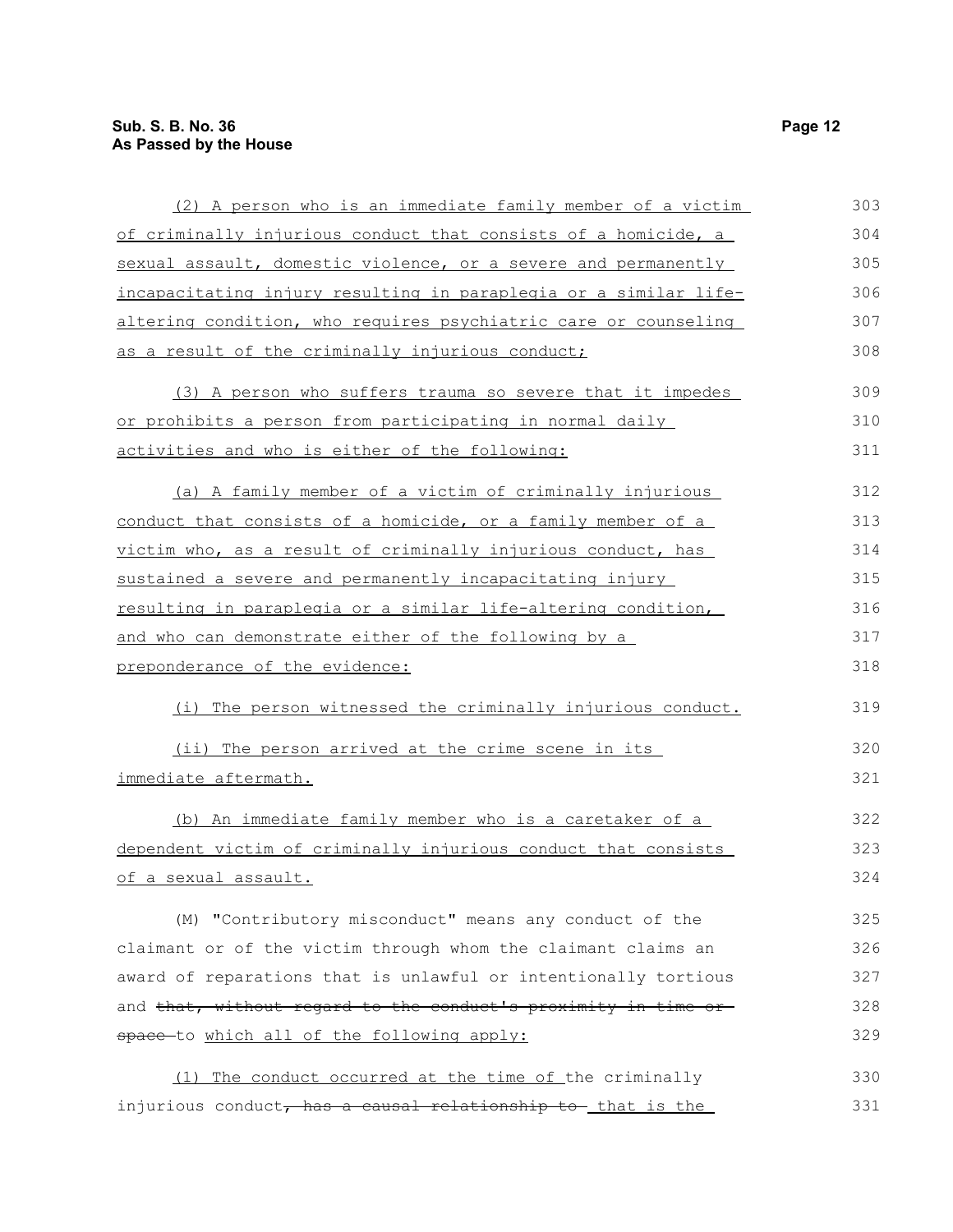#### basis of the claim.

|          |  |  | (2) The conduct itself caused or posed a substantial and     |  |  | 333 |
|----------|--|--|--------------------------------------------------------------|--|--|-----|
|          |  |  | imminent threat of causing serious physical harm or death to |  |  | 334 |
| another. |  |  |                                                              |  |  | 335 |

(3) The conduct instigated or proximately caused the criminally injurious conduct that is the basis of the claim. 336 337

(N)(1) "Funeral expense" means any reasonable charges that are not in excess of seven thousand five hundred dollars per funeral and that are incurred for expenses directly related to a victim's funeral, cremation, or burial and any wages lost or travel expenses incurred by a family member of a victim in order to attend the victim's funeral, cremation, or burial. 338 339 340 341 342 343

(2) An award for funeral expenses shall be applied first to expenses directly related to the victim's funeral, cremation, or burial. An award for wages lost or travel expenses incurred by a family member of the victim shall not exceed five hundred dollars for each family member and shall not exceed in the aggregate the difference between seven thousand five hundred dollars and expenses that are reimbursed by the program and that are directly related to the victim's funeral, cremation, or burial. 344 345 346 347 348 349 350 351 352

(O) "Unemployment benefits loss" means a loss of unemployment benefits pursuant to Chapter 4141. of the Revised Code when the loss arises solely from the inability of a victim to meet the able to work, available for suitable work, or the actively seeking suitable work requirements of division (A)(4) (a) of section 4141.29 of the Revised Code. 353 354 355 356 357 358

(P) "OVI violation" means any of the following: 359

(1) A violation of section 4511.19 of the Revised Code, of

332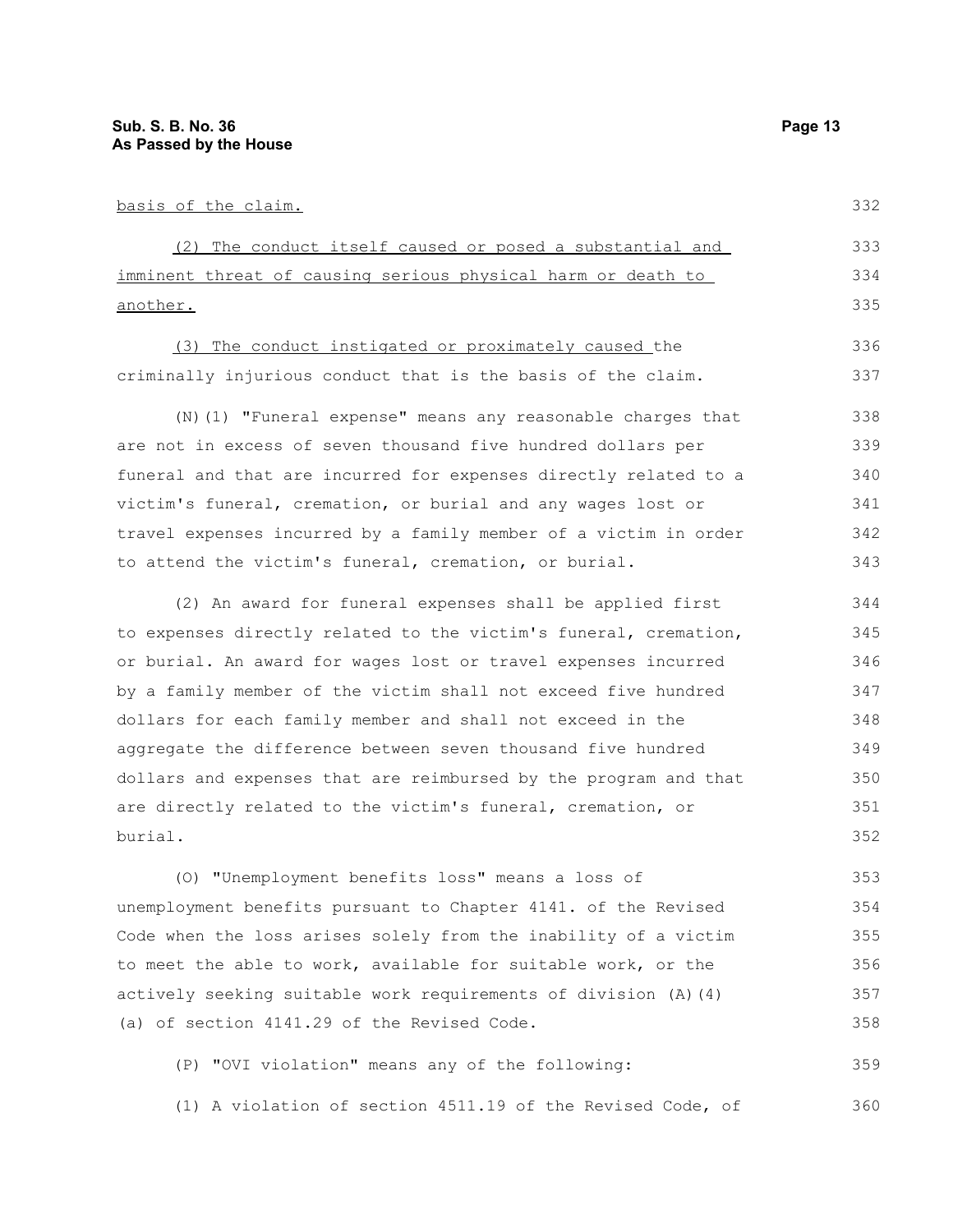any municipal ordinance prohibiting the operation of a vehicle while under the influence of alcohol, a drug of abuse, or a combination of them, or of any municipal ordinance prohibiting the operation of a vehicle with a prohibited concentration of alcohol, a controlled substance, or a metabolite of a controlled substance in the whole blood, blood serum or plasma, breath, or urine; 361 362 363 364 365 366 367

(2) A violation of division (A)(1) of section 2903.06 of the Revised Code; 368 369

(3) A violation of division  $(A)$   $(2)$ ,  $(3)$ , or  $(4)$  of section 2903.06 of the Revised Code or of a municipal ordinance substantially similar to any of those divisions, if the offender was under the influence of alcohol, a drug of abuse, or a combination of them, at the time of the commission of the offense; 370 371 372 373 374 375

(4) For purposes of any person described in division (A) (2) of this section, a violation of any law of the state, district, territory, or foreign country in which the criminally injurious conduct occurred, if that law is substantially similar to a violation described in division (P)(1) or (2) of this section or if that law is substantially similar to a violation described in division (P)(3) of this section and the offender was under the influence of alcohol, a drug of abuse, or a combination of them, at the time of the commission of the offense. 376 377 378 379 380 381 382 383 384 385

(Q) "Pendency of the claim" for an original reparations application or supplemental reparations application means the period of time from the date the criminally injurious conduct upon which the application is based occurred until the date a final decision, order, or judgment concerning that original 386 387 388 389 390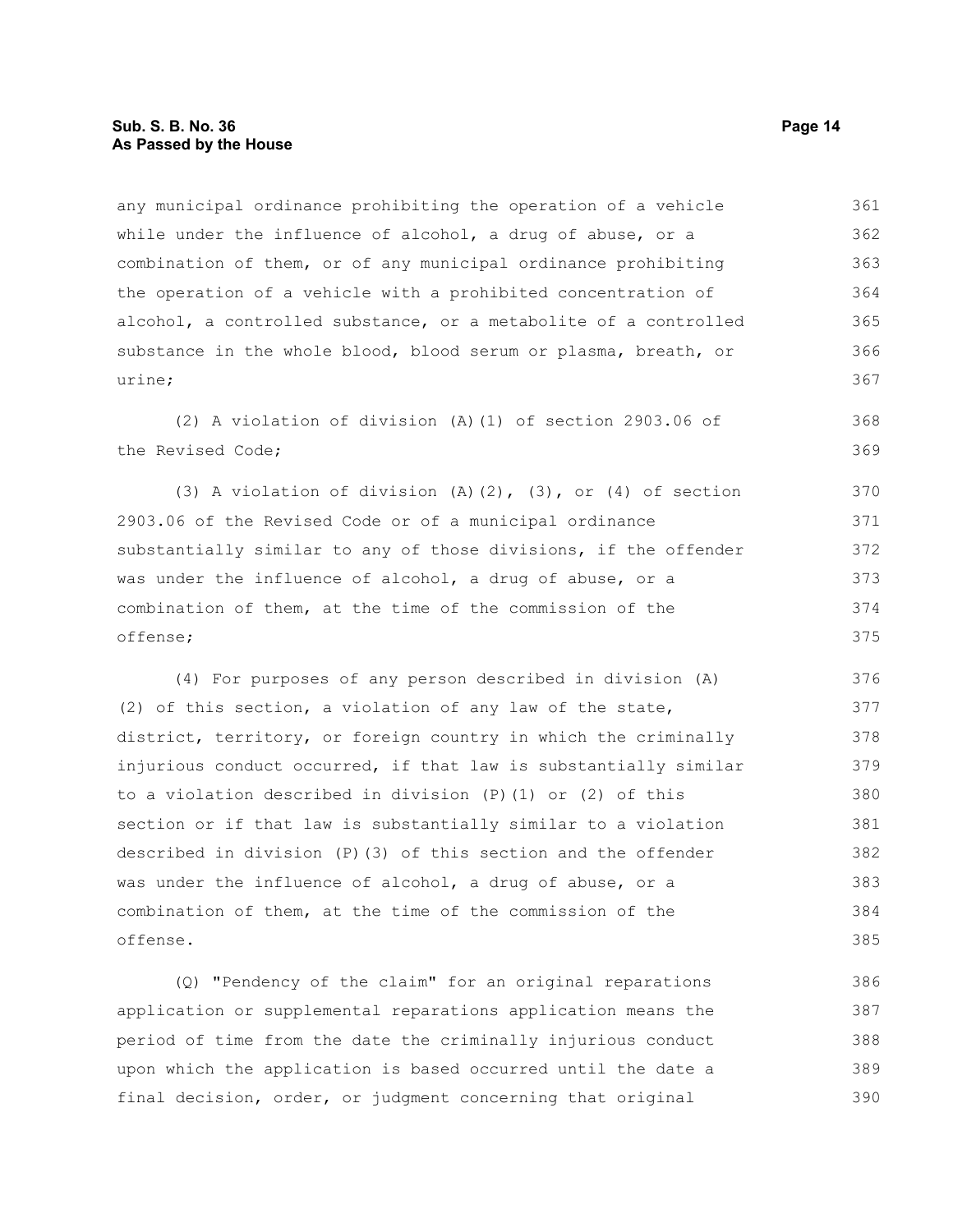| reparations application or supplemental reparations application  | 391 |
|------------------------------------------------------------------|-----|
| is issued.                                                       | 392 |
| (R) "Terrorism" means any activity to which all of the           | 393 |
| following apply:                                                 | 394 |
| (1) The activity involves a violent act or an act that is        | 395 |
| dangerous to human life.                                         | 396 |
| (2) The act described in division $(R)$ (1) of this section      | 397 |
| is committed within the territorial jurisdiction of the United   | 398 |
| States and is a violation of the criminal laws of the United     | 399 |
| States, this state, or any other state or the act described in   | 400 |
| division (R) (1) of this section is committed outside the        | 401 |
| territorial jurisdiction of the United States and would be a     | 402 |
| violation of the criminal laws of the United States, this state, | 403 |
| or any other state if committed within the territorial           | 404 |
| jurisdiction of the United States.                               | 405 |
| (3) The activity appears to be intended to do any of the         | 406 |
| following:                                                       | 407 |
| (a) Intimidate or coerce a civilian population;                  | 408 |
| (b) Influence the policy of any government by intimidation       | 409 |
| or coercion;                                                     | 410 |
| (c) Affect the conduct of any government by assassination        | 411 |
| or kidnapping.                                                   | 412 |
| (4) The activity occurs primarily outside the territorial        | 413 |
| jurisdiction of the United States or transcends the national     | 414 |
| boundaries of the United States in terms of the means by which   | 415 |
| the activity is accomplished, the person or persons that the     | 416 |

activity appears intended to intimidate or coerce, or the area

or locale in which the perpetrator or perpetrators of the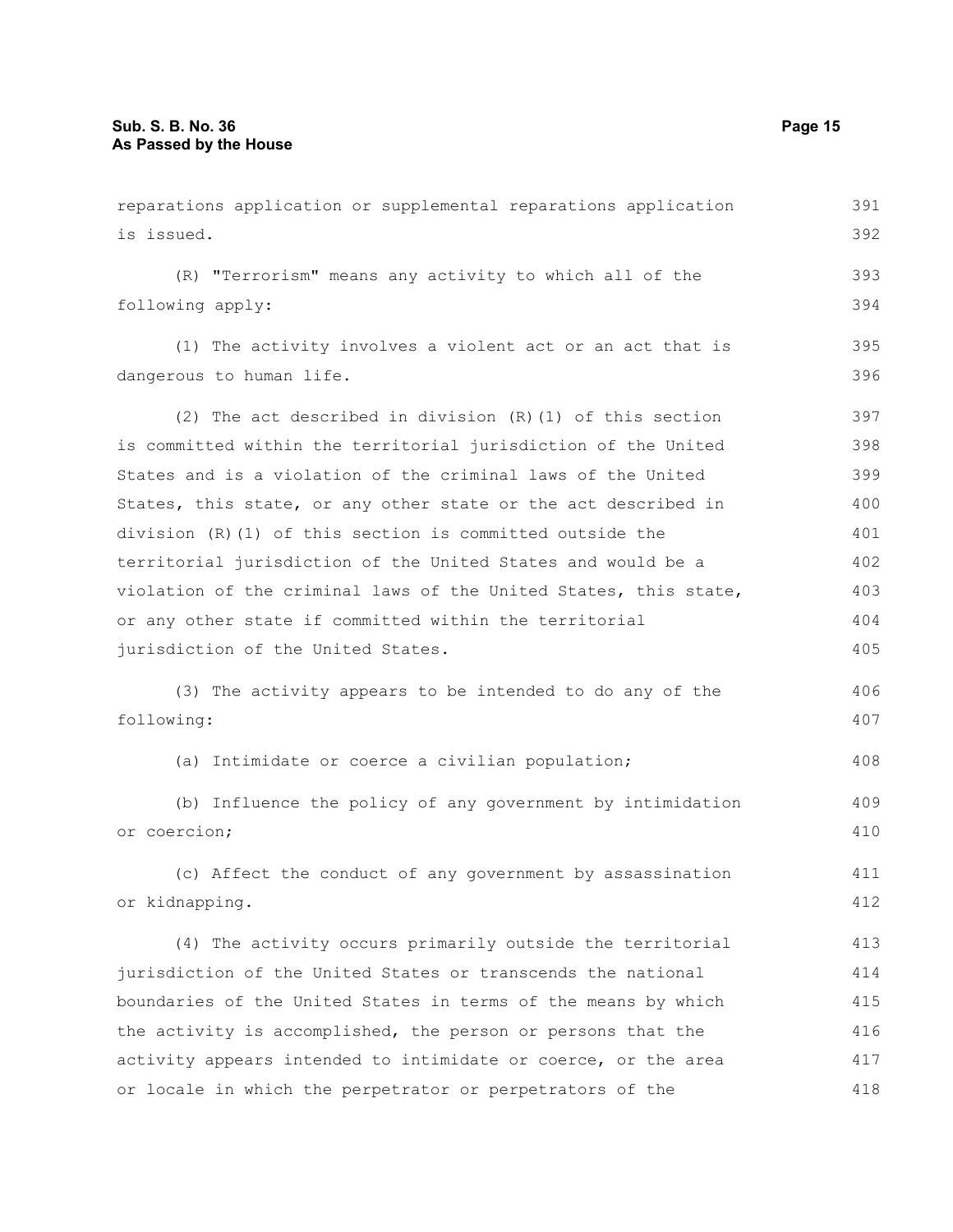activity operate or seek asylum.

(S) "Transcends the national boundaries of the United States" means occurring outside the territorial jurisdiction of the United States in addition to occurring within the territorial jurisdiction of the United States. 420 421 422 423

(T) "Cost of crime scene cleanup" means any of the following: 424 425

(1) The replacement cost for items of clothing removed from a victim in order to make an assessment of possible physical harm or to treat physical harm; 426 427 428

(2) Reasonable and necessary costs of cleaning the scene and repairing, for the purpose of personal security, property damaged at the scene where the criminally injurious conduct occurred, not to exceed seven hundred fifty dollars in the aggregate per claim. 429 430 431 432 433

(U) "Cost of evidence replacement" means costs for replacement of property confiscated for evidentiary purposes related to the criminally injurious conduct, not to exceed seven hundred fifty dollars in the aggregate per claim. 434 435 436 437

(V) "Provider" means any person who provides a victim or claimant with a product, service, or accommodations that are an allowable expense or a funeral expense. 438 439 440

(W) "Immediate family member" means an individual who resided in the same permanent household as a victim at the time of the criminally injurious conduct and who is related to the victim by affinity or consanguinity. 441 442 443 444

(X) "Family member" means an individual who is related to a victim by affinity or consanguinity. 445 446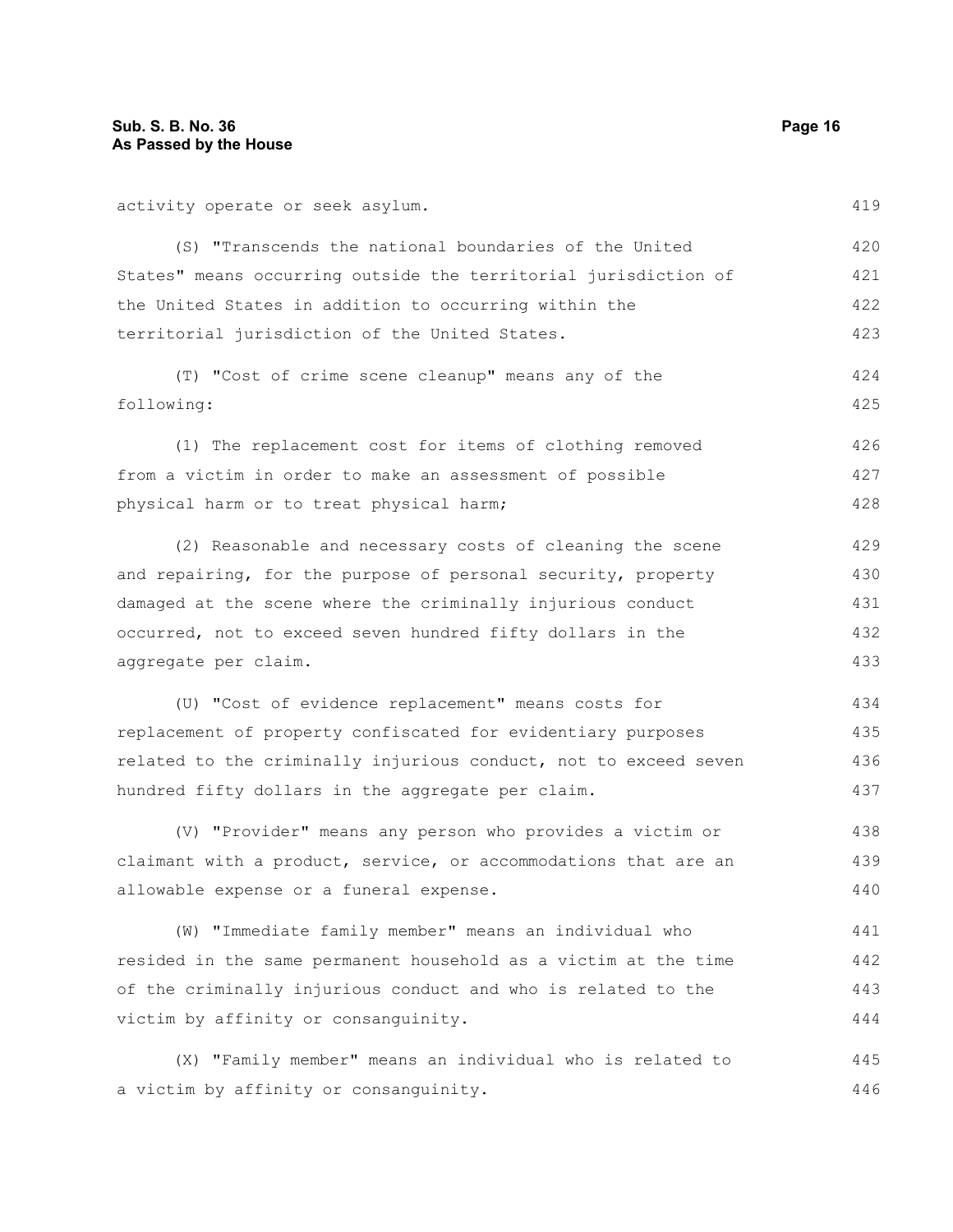### **Sub. S. B. No. 36 Page 17 As Passed by the House**

**Sec. 2743.56.** (A) A claim for an award of reparations shall be commenced by filing an application for an award of reparations with the attorney general. The application may be filed by mail. If the application is filed by mail, the postmarked date of the application shall be considered the filing date of the application. The application shall be in a form prescribed by the attorney general and shall include a release authorizing the attorney general and the court of claims to obtain any report, document, or information that relates to the determination of the claim for an award of reparations that is requested in the application. 447 448 449 450 451 452 453 454 455 456 457

(B) All applications for an award of reparations may be filed at any time within three years after the occurrence of the criminally injurious conduct, except as provided in divisions (A)(2)(b) to (d) of section 2743.60 of the Revised Code.

**Sec. 2743.59.** (A) The attorney general shall fully investigate a claim for an award of reparations, regardless of whether any person is prosecuted for or convicted of committing the criminally injurious conduct alleged in the application. After completing the investigation, the attorney general shall make a written finding of fact and decision concerning an award of reparations. 462 463 464 465 466 467 468

(B)(1) The attorney general may require the claimant to supplement the application for an award of reparations with any further information or documentary materials, including any medical report readily available, that may lead to any relevant facts in the determination of whether, and the extent to which, a claimant qualifies for an award of reparations. The attorney general may depose any witness, including the claimant, pursuant to Civil Rules 28, 30, and 45. 469 470 471 472 473 474 475 476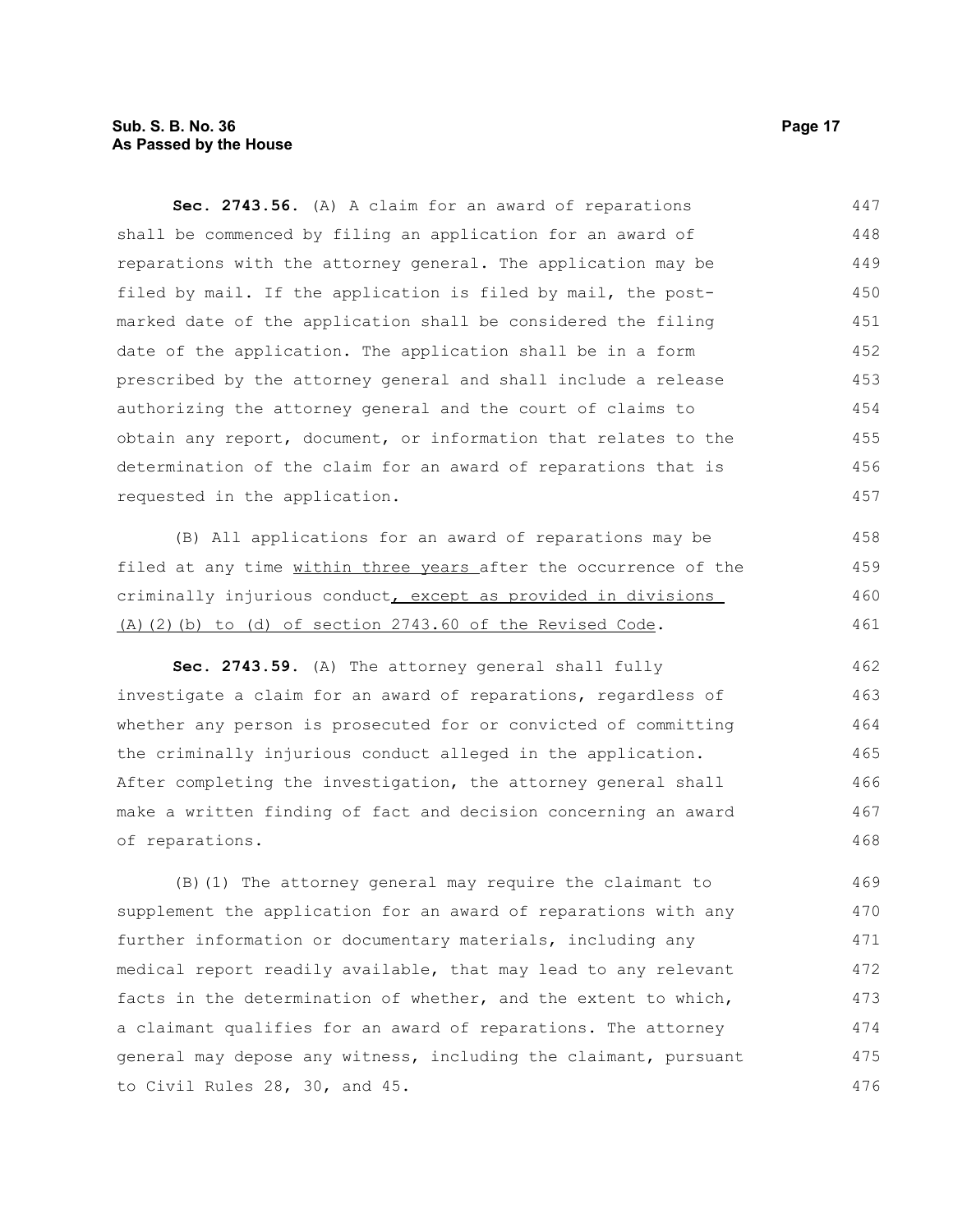#### **Sub. S. B. No. 36 Page 18 As Passed by the House**

(2)(a) For the purpose of determining whether, and the extent to which, a claimant qualifies for an award of reparations, the attorney general may issue subpoenas and subpoenas duces tecum to compel any person or entity, including any collateral source, that provided, will provide, or would have provided to the victim any income, benefit, advantage, product, service, or accommodation, including any medical care or other income, benefit, advantage, product, service, or accommodation that might qualify as an allowable expense or a funeral expense, to produce materials to the attorney general that are relevant to the income, benefit, advantage, product, service, or accommodation that was, will be, or would have been so provided and to the attorney general's determination. 477 478 479 480 481 482 483 484 485 486 487 488 489

(b) If the attorney general issues a subpoena or subpoena duces tecum under division (B)(2)(a) of this section and if the materials that the attorney general requires to be produced are located outside this state, the attorney general may designate one or more representatives, including officials of the state in which the materials are located, to inspect the materials on the attorney general's behalf, and the attorney general may respond to similar requests from officials of other states. The person or entity subpoenaed may make the materials available to the attorney general at a convenient location within the state. 490 491 492 493 494 495 496 497 498 499

(c) At any time before the return day specified in the subpoena or subpoena duces tecum issued under division (B)(2)(a) of this section or within twenty days after the subpoena or subpoena duces tecum has been served, whichever period is shorter, the person or entity subpoenaed may file with a judge of the court of claims a petition to extend the return day or to modify or quash the subpoena or subpoena duces tecum. The petition shall state good cause. 500 501 502 503 504 505 506 507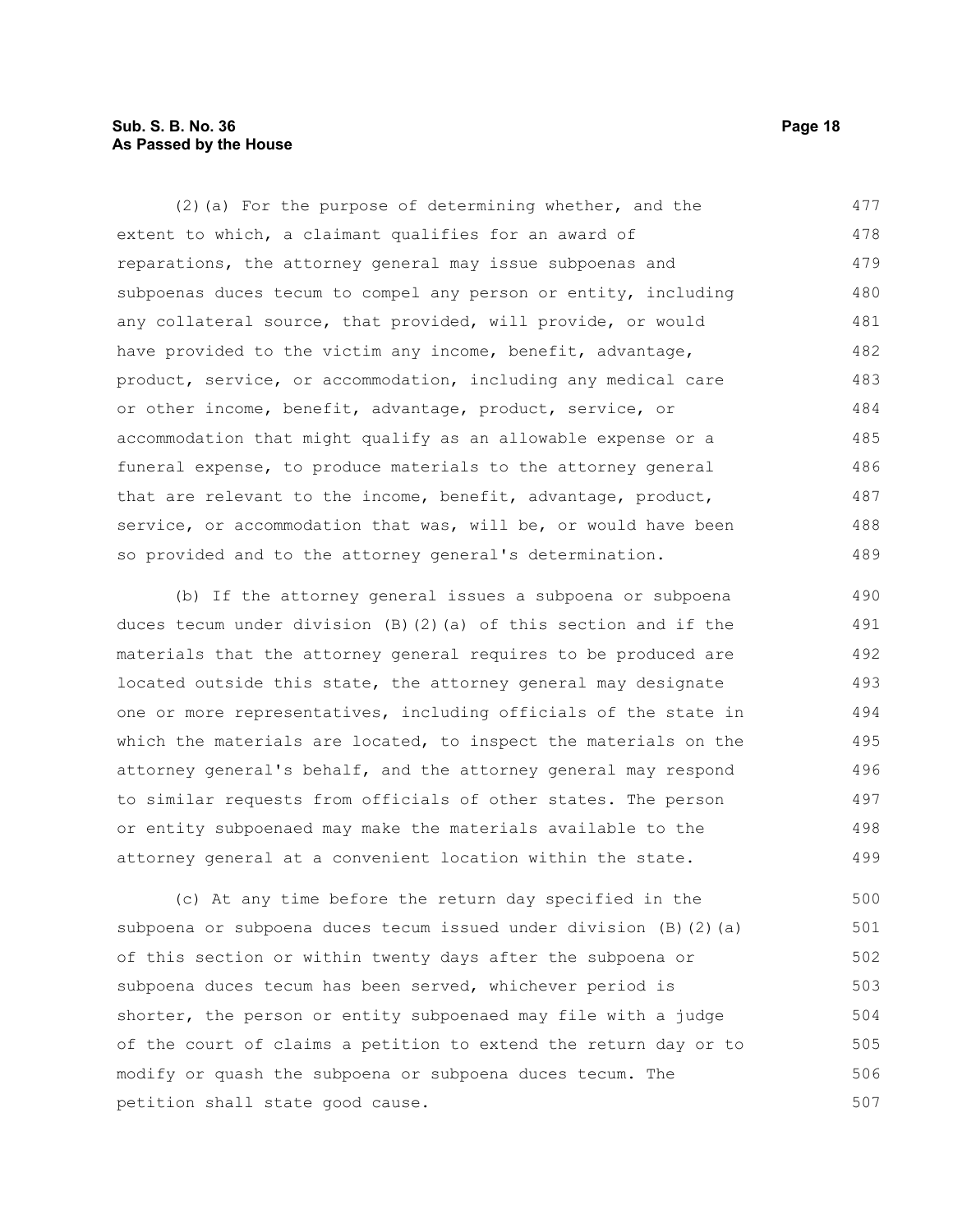### **Sub. S. B. No. 36 Page 19 As Passed by the House**

victim, the claimant, or a dependent;

(B)(2)(a) of this section shall comply with the terms of the subpoena or subpoena duces tecum unless otherwise provided by an order of a judge of the court of claims entered prior to the day for return contained in the subpoena or as extended by the court. If a person or entity fails without lawful excuse to obey a subpoena or subpoena duces tecum issued under division (B)(2) (a) of this section or to produce relevant materials, the attorney general may apply to a judge of the court of claims for and obtain an order adjudging the person or entity in contempt of court. (C) The If the attorney general decides to make an award of reparations, the finding of fact and decision that is issued by the attorney general pursuant to division (A) of this section shall contain all of the following: (1) Whether the criminally injurious conduct that is the basis for the application did occur, the date on which the conduct occurred, and the exact nature of the conduct; (2) Whether the criminally injurious conduct was reported to a law enforcement officer or agency $\tau$ and the date on which the conduct was reported, the name of the person who reported the conduct, and the reasons why the conduct was not reported to a law enforcement officer or agency; (3) The exact nature A description of the injuries that the victim sustained as a result of the criminally injurious conduct; (4) A specific list of the economic loss that was sustained as a result of the criminally injurious conduct by the 509 510 511 512 513 514 515 516 517 518 519 520 521 522 523 524 525 526 527 528 529 530 531 532 533 534 535

(d) A person or entity who is subpoenaed under division

508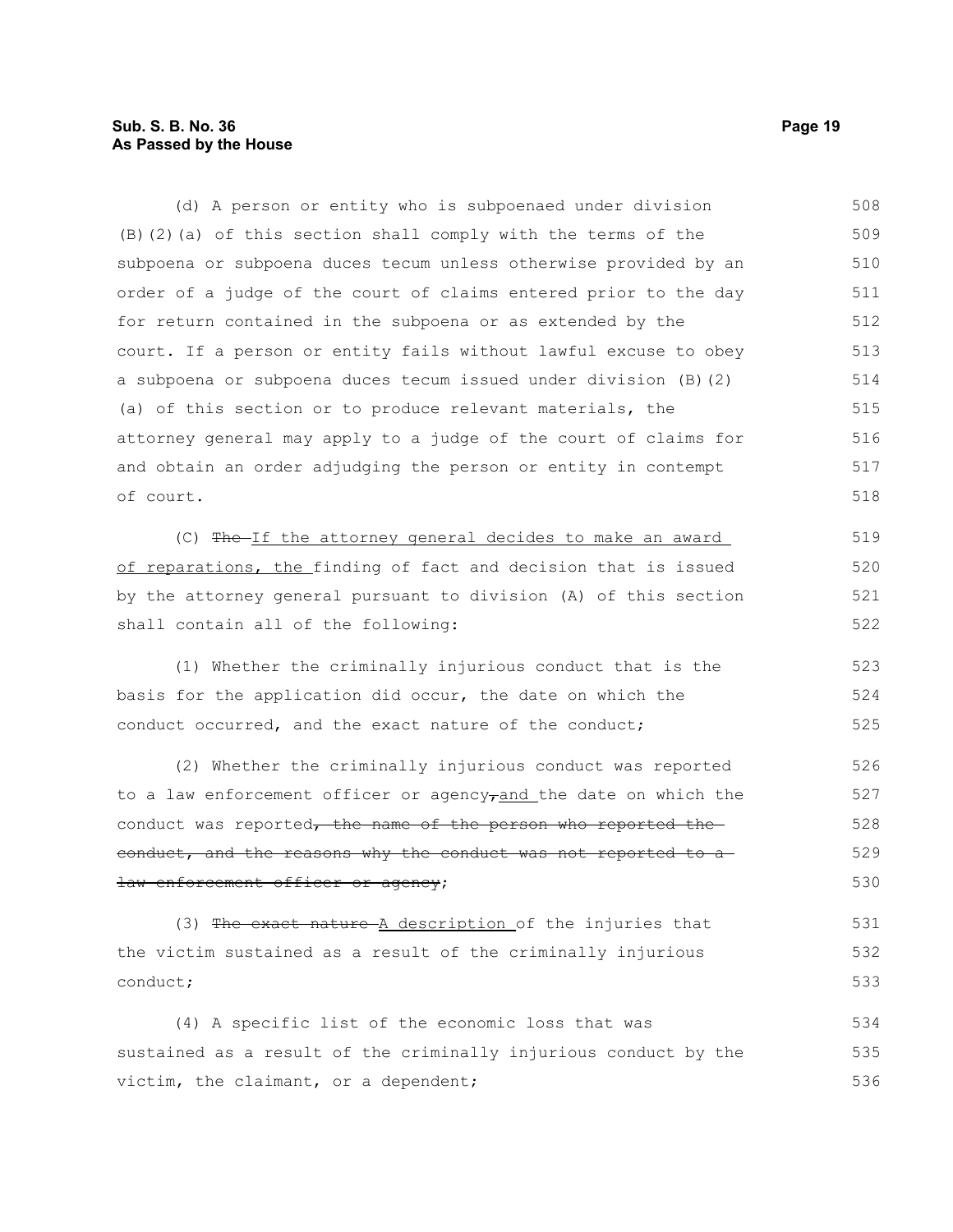### **Sub. S. B. No. 36 Page 20 As Passed by the House**

(5) A specific list of any benefits or advantages that the victim, the claimant, or a dependent has received or is entitled to receive from any collateral source for economic loss that resulted from the conduct and whether a collateral source would have reimbursed the claimant for a particular expense if a timely claim had been made, and the extent to which the expenses likely would have been reimbursed by the collateral source; 537 538 539 540 541 542 543

(6) A description of any evidence in support of a reduction of the award total on the basis of contributory misconduct or failure to cooperate by the claimant or by the victim through whom the claimant claims an award of reparations, whether the victim has been convicted of a felony or has arecord of felony arrests under the laws of this state, another state, or the United States, whether disqualifying conditions exist under division (E) of section 2743.60 of the Revised Code, and whether there is evidence that the victim engaged in an ongoing course of criminal conduct within five years or less of the criminally injurious conduct that is the subject of the claim; 544 545 546 547 548 549 550 551 552 553 554 555

(7) Whether the victim of the criminally injurious conduct was a minor; 556 557

(8) If the victim of the criminally injurious conduct was a minor, whether a complaint, indictment, or information was filed against the alleged offender and, if such a filing occurred, its date; 558 559 560 561

(9) Any information that is relevant to the claim for an award of reparations<sub>i</sub> 562 563

(8) A statement as to whether payments made pursuant to the award are to be made to the claimant, to a provider, or 564 565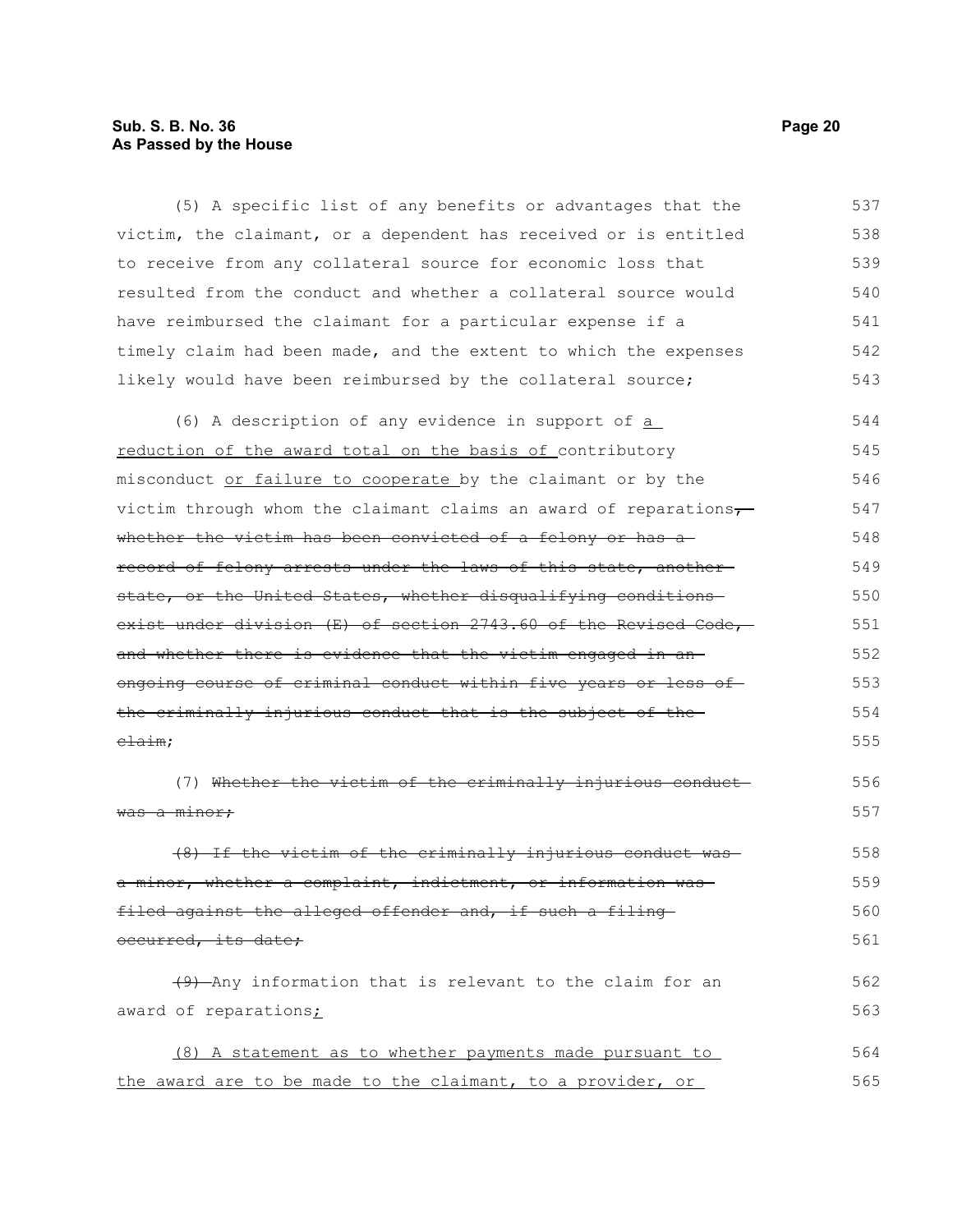| jointly to the claimant and provider, and the amount of the      | 566 |
|------------------------------------------------------------------|-----|
| payments.                                                        | 567 |
| (D) The-If the attorney general decides to deny an award         | 568 |
| to the claimant, the finding of fact and decision that is issued | 569 |
| by the attorney general pursuant to division (A) of this section | 570 |
| shall contain all-both of the following:                         | 571 |
| (1) A statement as to whether a claimant is eligible for-        | 572 |
| an award of reparations, whether payments made pursuant to the-  | 573 |
| award are to be made to the claimant, to a provider, or jointly  | 574 |
| to the claimant and a provider, and the amount of the payments   | 575 |
| to the claimant or provider;                                     | 576 |
| (2) A statement as to whether any of the payments made-          | 577 |
| pursuant to the award should be paid in a lump sum or in-        | 578 |
| installments;                                                    | 579 |
| (3) If the attorney general decides that an award not be-        | 580 |
| made to the claimant, the The reasons for that decision;         | 581 |
| (2) A description of any disqualifying conditions that           | 582 |
| exist under section 2743.60 of the Revised Code.                 | 583 |
| (E) The attorney general shall make a written finding of         | 584 |
| fact and decision in accordance with sections 2743.51 to 2743.72 | 585 |
| of the Revised Code within one hundred twenty days after         | 586 |
| receiving the claim application. The attorney general may extend | 587 |
| the one-hundred-twenty-day time limit and shall record in        | 588 |
| writing specific reasons to justify the extension. The attorney  | 589 |
| general shall notify the claimant of the extension and of the    | 590 |
| reasons for the extension. The attorney general shall serve a    | 591 |
| copy of its written finding of fact and decision upon the        | 592 |
| claimant.                                                        | 593 |
|                                                                  |     |

**Sec. 2743.60.**  $\frac{(A) - (A)(1)}{1}$  The attorney general or the court 594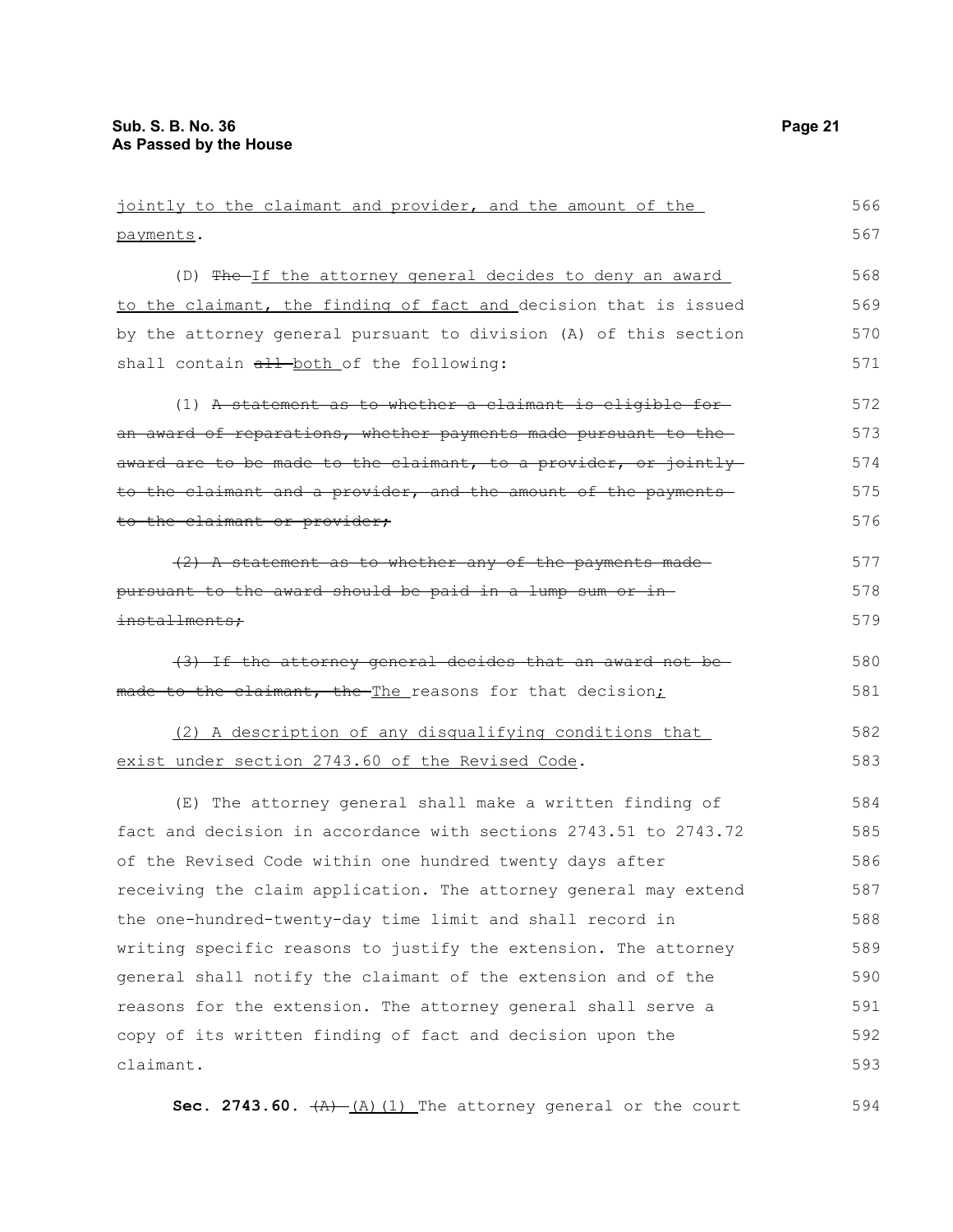of claims shall not make or order an award of reparations to a claimant if the criminally injurious conduct upon which the claimant bases a claim never was reported to a law enforcement officer or agency. (2)(a) Except as provided in division (A)(2)(b), (c), or (d) of this section, the attorney general or court of claims shall not make or order an award of reparations to a claimant if the claim is based on criminally injurious conduct that occurred more than three years before the claim was filed or if the claim was denied under the law as it existed prior to the effective date of this amendment. (b) If the claimant was under twenty-one years of age at the time of the criminally injurious conduct, the claim is not barred under division (A)(2)(a) of this section until after the claimant's twenty-fourth birthday. (c) If the claim is based on criminally injurious conduct that occurred prior to the effective date of this section and was denied under the law as it existed prior to the effective date of this amendment, the claim is not barred under division (A)(2)(a) of this section and the claimant is eligible to reapply for relief under this section until more than three years have passed since the criminally injurious conduct that gave rise to the claim. (d) Notwithstanding divisions  $(A)$   $(2)$   $(a)$ ,  $(b)$ , and  $(c)$  of this section, the attorney general is permitted to make an award of reparations at any time for good cause shown. (B)(1) The attorney general or the court of claims shall not make or order an award of reparations to a claimant if any of the following apply: 595 596 597 598 599 600 601 602 603 604 605 606 607 608 609 610 611 612 613 614 615 616 617 618 619 620 621 622 623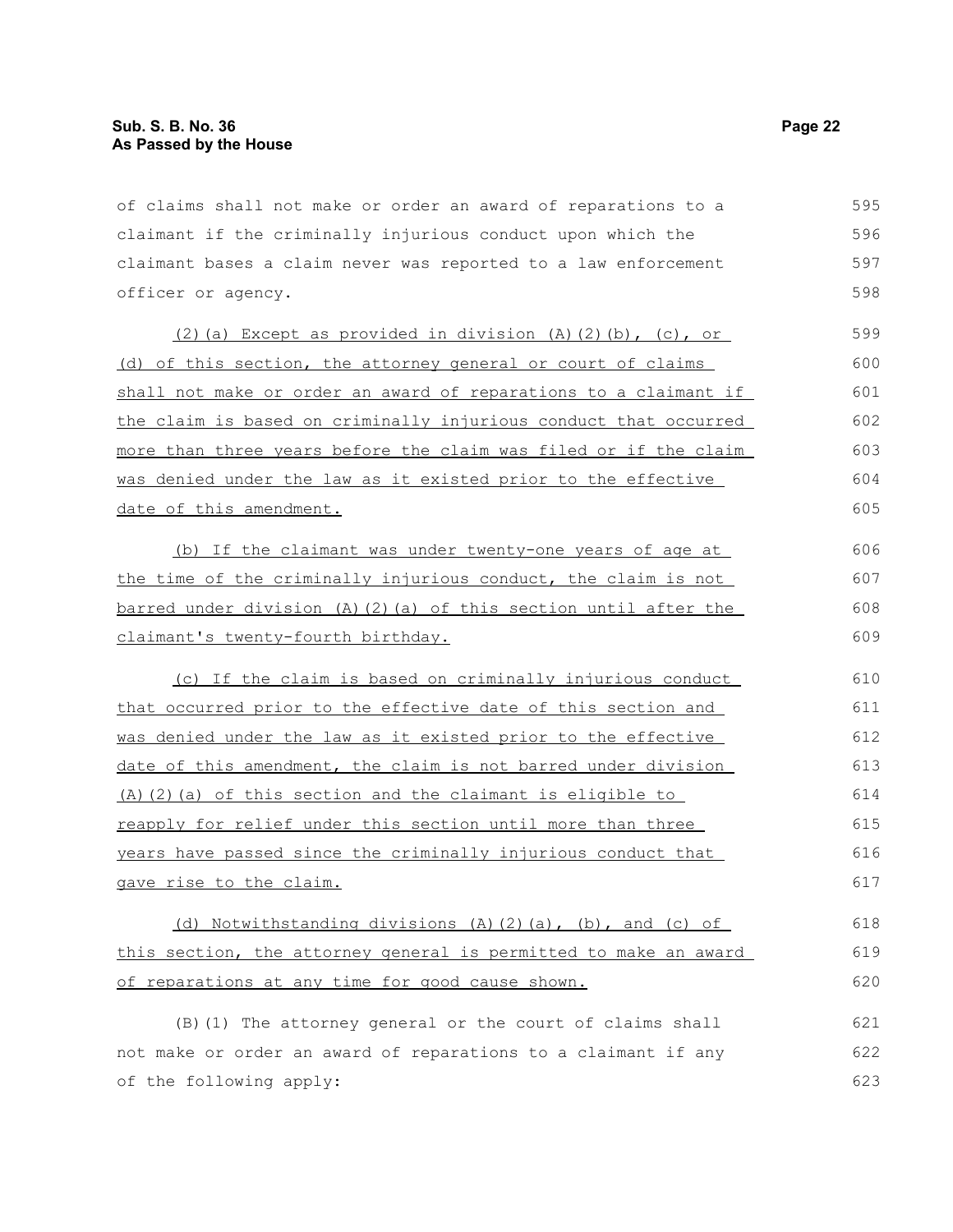#### **Sub. S. B. No. 36 Page 23 As Passed by the House**

(a) The claimant is the offender or an accomplice of the offender who committed the criminally injurious conduct, or the award would unjustly benefit the offender or accomplice. (b) Except as provided in division (B)(2) of this section, both of the following apply: (i) The victim was a passenger in a motor vehicle and knew or reasonably should have known that the driver was under the influence of alcohol, a drug of abuse, or both. (ii) The claimant is seeking compensation for injuries proximately caused by the driver described in division (B)(1)(b) (i) of this section being under the influence of alcohol, a drug of abuse, or both. (c) Both of the following apply: (i) The victim was under the influence of alcohol, a drug of abuse, or both and was a passenger in a motor vehicle and, if sober, should have reasonably known that the driver was under the influence of alcohol, a drug of abuse, or both. (ii) The claimant is seeking compensation for injuries proximately caused by the driver described in division (B)(1)(b) (i) of this section being under the influence of alcohol, a drug of abuse, or both. (2) Division (B)(1)(b) of this section does not apply if on the date of the occurrence of the criminally injurious conduct, the victim was under sixteen years of age or was at least sixteen years of age but less than eighteen years of age and was riding with a parent, guardian, or care-provider. 624 625 626 627 628 629 630 631 632 633 634 635 636 637 638 639 640 641 642 643 644 645 646 647 648 649

(C) The attorney general or the court of claims, upon a finding that the claimant or victim has not fully cooperated 650 651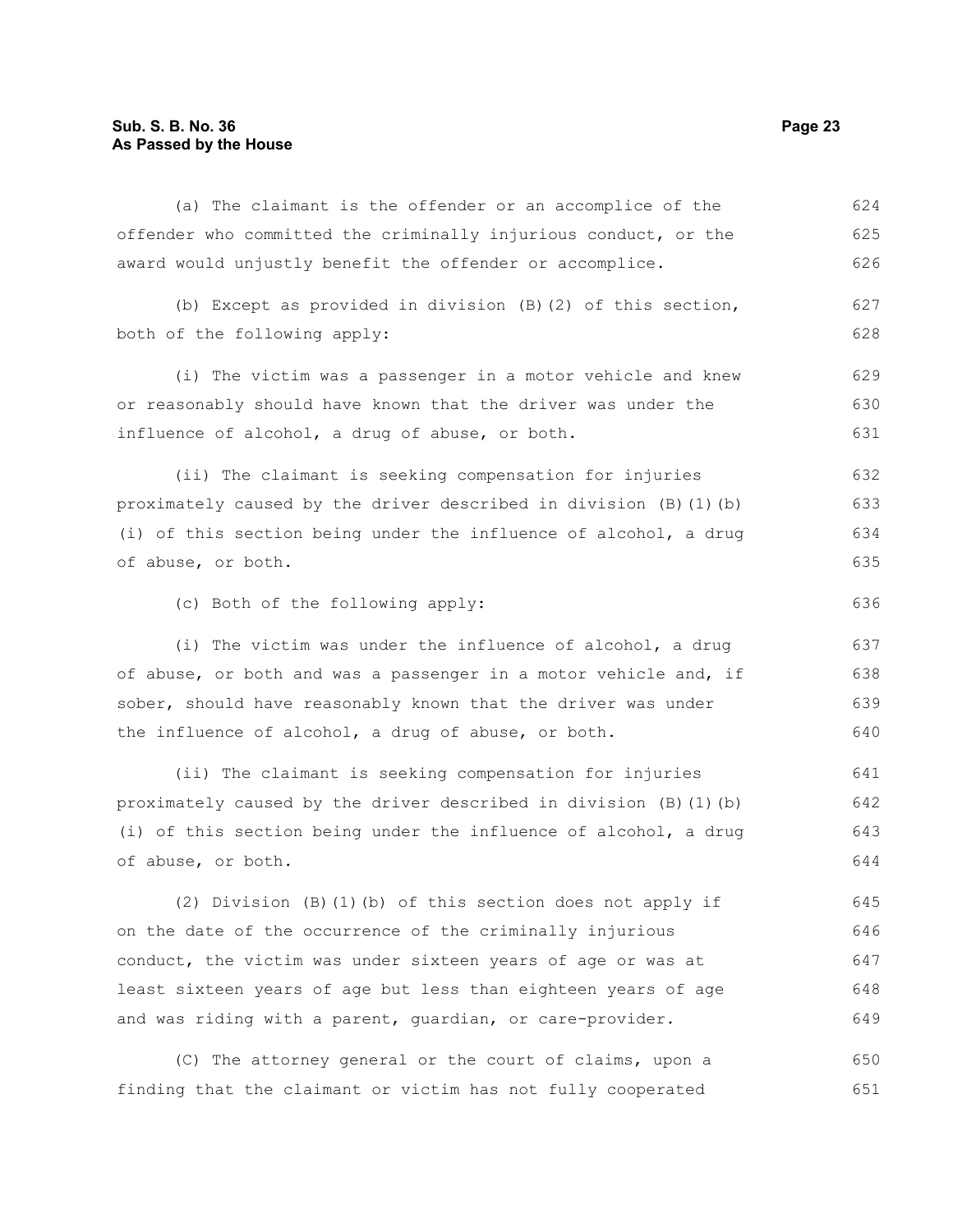with appropriate law enforcement agencies, may deny a claim or reconsider and reduce an award of reparations. 652 653

(D) The attorney general or the court of claims shall reduce an award of reparations or deny a claim for an award of reparations that is otherwise payable to a claimant to the extent that the economic loss upon which the claim is based is recouped from other persons, including collateral sources. If an award is reduced or a claim is denied because of the expected recoupment of all or part of the economic loss of the claimant from a collateral source, the amount of the award or the denial of the claim shall be conditioned upon the claimant's economic loss being recouped by the collateral source. If the award or denial is conditioned upon the recoupment of the claimant's economic loss from a collateral source and it is determined that the claimant did not unreasonably fail to present a timely claim to the collateral source and will not receive all or part of the expected recoupment, the claim may be reopened and an award may be made in an amount equal to the amount of expected recoupment that it is determined the claimant will not receive from the collateral source. 654 655 656 657 658 659 660 661 662 663 664 665 666 667 668 669 670 671

If the claimant recoups all or part of the economic loss upon which the claim is based from any other person or entity, including a collateral source, the attorney general may recover pursuant to section 2743.72 of the Revised Code the part of the award that represents the economic loss for which the claimant received the recoupment from the other person or entity. 672 673 674 675 676 677

 $(E)$ (1) Except as otherwise provided in division  $(E)$  (2) of this section, the attorney general or the court of claims shallnot make an award to a claimant if any of the following applies: 678 679 680

(a) The victim was convicted of a felony within ten years 681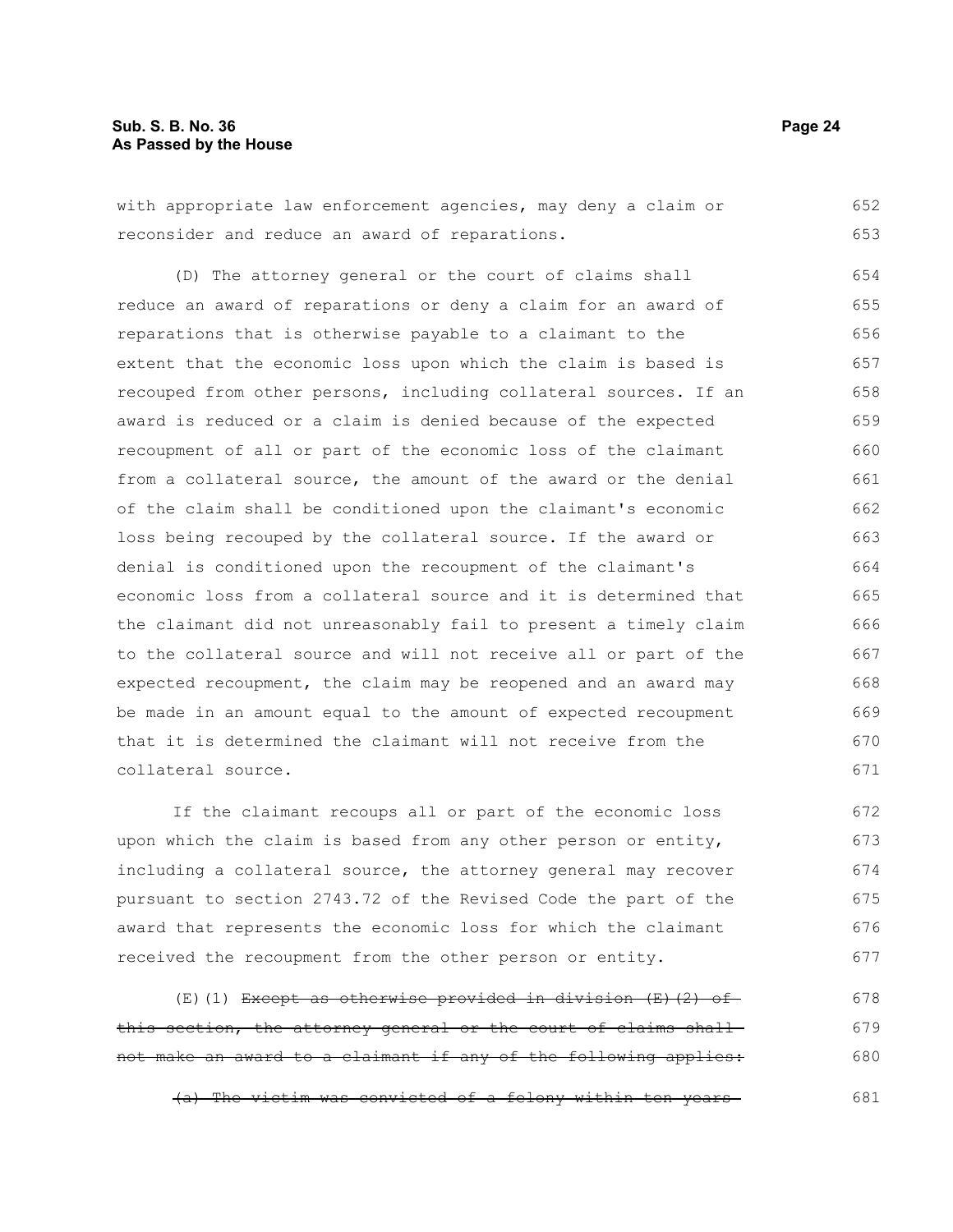| prior to the criminally injurious conduct that gave rise to the- | 682 |
|------------------------------------------------------------------|-----|
| elaim or is convicted of a felony during the pendency of the-    | 683 |
| <del>claim.</del>                                                | 684 |
| (b) The claimant was convicted of a felony within ten-           | 685 |
| years prior to the criminally injurious conduct that gave rise-  | 686 |
|                                                                  | 687 |
| to the claim or is convicted of a felony during the pendency of  |     |
| the claim.                                                       | 688 |
| (c) It is proved by a preponderance of the evidence that         | 689 |
| the victim or the claimant engaged, within ten years prior to    | 690 |
| the criminally injurious conduct that gave rise to the claim or- | 691 |
| during the pendency of the claim, in an offense of violence, a-  | 692 |
| violation of section 2925.03 of the Revised Code, or any         | 693 |
| substantially similar offense that also would constitute a-      | 694 |
| felony under the laws of this state, another state, or the       | 695 |
| United States.                                                   | 696 |
|                                                                  |     |
| (d) The claimant was convicted of a violation of section-        | 697 |
| 2919.22 or 2919.25 of the Revised Code, or of any state law or   | 698 |
| municipal ordinance substantially similar to either section,     | 699 |
| within ten years prior to the criminally injurious conduct that  | 700 |
| gave rise to the claim or during the pendency of the claim.      | 701 |
| (e) It is proved by a preponderance of the evidence that         | 702 |
| the victim at the time of the criminally injurious conduct that  | 703 |
| gave rise to the claim engaged in conduct that was a felony      | 704 |
| violation of section 2925.11 of the Revised Code or engaged in-  | 705 |
| any substantially similar conduct that would constitute a felony | 706 |
| under the laws of this state, another state, or the United-      | 707 |
| <del>States.</del>                                               | 708 |
|                                                                  |     |
| (2) The attorney general or the court of claims may make         | 709 |
| an award to a minor dependent of a deceased victim for-          | 710 |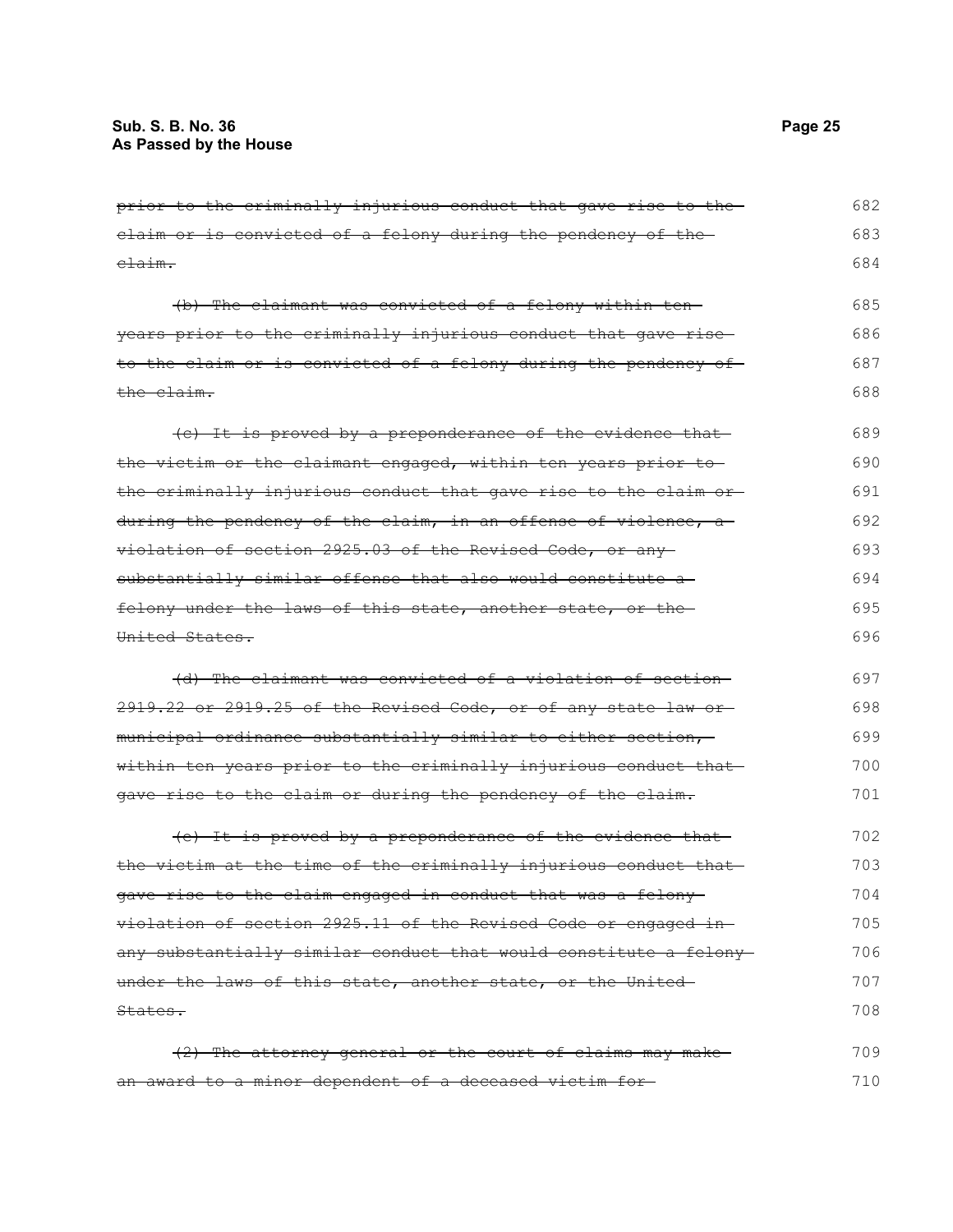#### **Sub. S. B. No. 36 Page 26 As Passed by the House**

dependent's economic loss or for counseling pursuant to division (F)(2) of section 2743.51 of the Revised Code if the minor dependent is not ineligible under division (E)(1) of this section due to the minor dependent's criminal history and if the victim was not killed while engaging in illegal conduct that contributed to the criminally injurious conduct that gave rise to the claim. For purposes of this section, the use of illegaldrugs by the deceased victim shall not be deemed to have contributed to the criminally injurious conduct that gave rise to the claim.  $(F)$  In-Except as otherwise provided in division (E)(2) of this section, in determining whether to make an award of reparations pursuant to this section, the attorney general or the court of claims shall consider whether there was contributory misconduct by the victim or the claimant. The attorney general or the court of claims shall reduce an award of reparations or deny a claim for an award of reparations to the extent it is determined to be reasonable because of the contributory misconduct of the claimant or the victim. When the attorney general decides whether a claim shouldbe denied because of an allegation of contributory misconduct, the burden of proof on the issue of that alleged contributory misconduct shall be upon the claimant, if either of the following apply: (1) The victim was convicted of a felony more than ten years prior to the criminally injurious conduct that is the subject of the claim or has a record of felony arrests under the laws of this state, another state, or the United States. (2) There is good cause to believe that the victim engaged in an ongoing course of criminal conduct within five years or 711 712 713 714 715 716 717 718 719 720 721 722 723 724 725 726 727 728 729 730 731 732 733 734 735 736 737 738 739 740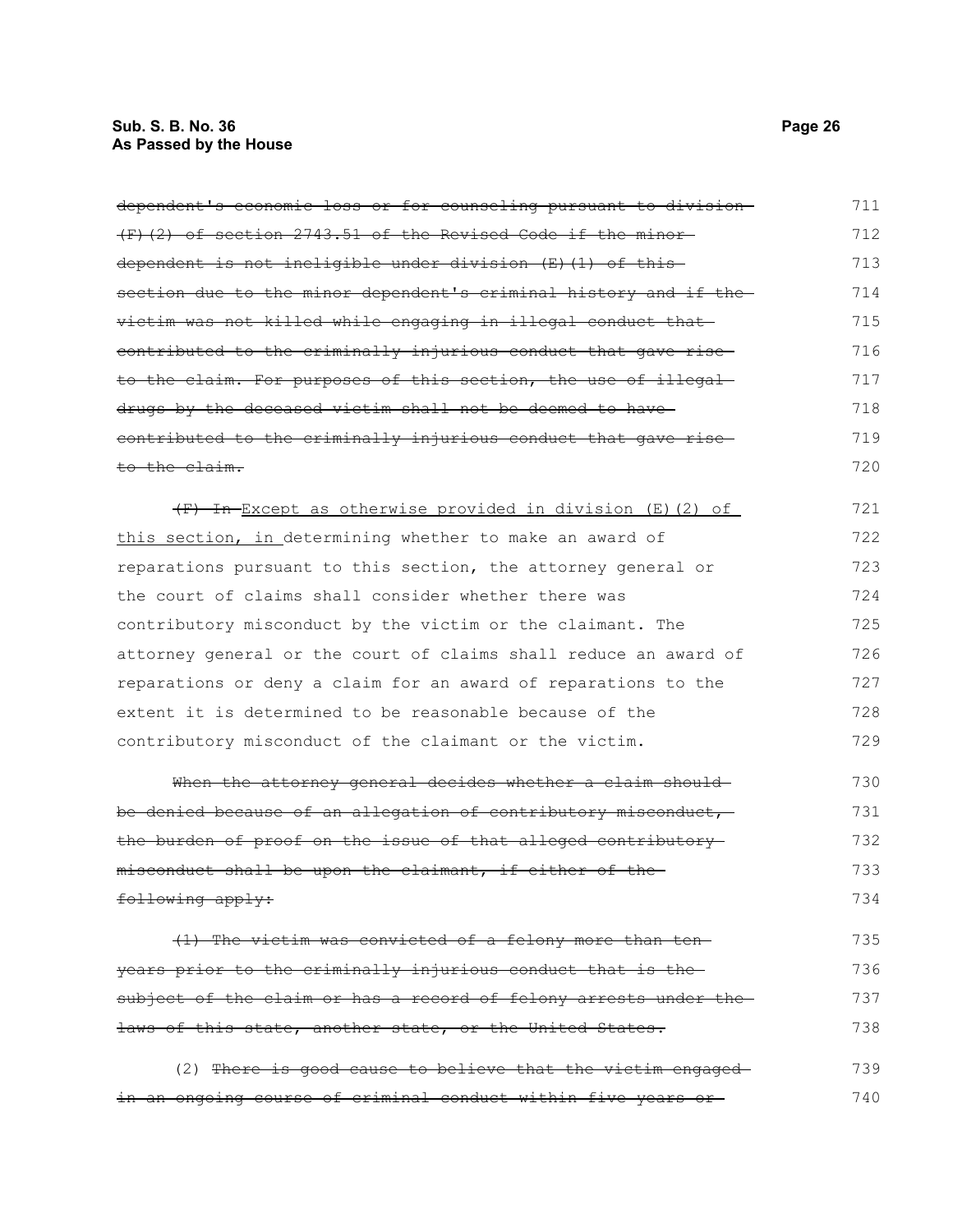less of the criminally injurious conduct that is the subject of the claimNotwithstanding division  $(E)$  (1) of this section, in determining whether to make an award of reparations pursuant to this section, if the criminally injurious conduct upon which the claim is based resulted in a victim's death, the attorney general and the court of claims shall not consider whether there was contributory misconduct by the deceased victim. The attorney general or the court of claims shall not reduce an award of reparations or deny a claim for an award of reparations based on contributory misconduct of a deceased victim. 741 742 743 744 745 746 747 748 749 750

 $\overline{(G)}$  (F) The attorney general or the court of claims shall not make an award of reparations to a claimant if the criminally injurious conduct that caused the injury or death that is the subject of the claim occurred to a victim who was an adult and while the victim, after being convicted of or pleading guilty to an offense, was serving a sentence of imprisonment in any detention facility, as defined in section 2921.01 of the Revised Code. 751 752 753 754 755 756 757 758

(H) (G) If a claimant unreasonably fails to present a claim timely to a source of benefits or advantages that would have been a collateral source and that would have reimbursed the claimant for all or a portion of a particular expense, the attorney general or the court of claims may reduce an award of reparations or deny a claim for an award of reparations to the extent that it is reasonable to do so.

(I) (H) Reparations payable to a victim described in division (L)(1) of section 2743.51 of the Revised Code and to all other claimants sustaining economic loss because of injury to or the death of that victim shall not exceed fifty thousand dollars in the aggregate. Reparations payable to a victim 766 767 768 769 770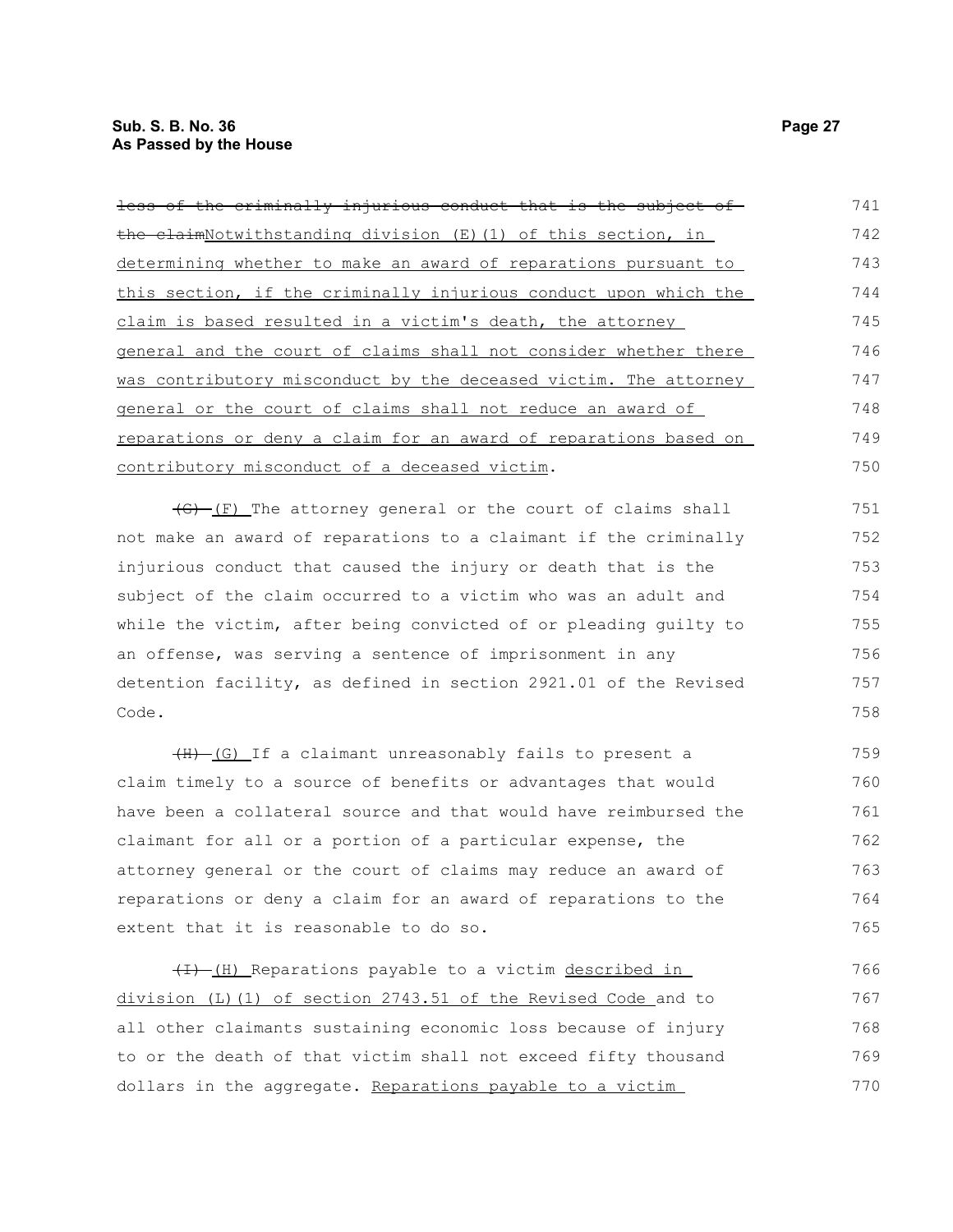| described in division (L)(2) of section 2743.51 of the Revised             | 771 |
|----------------------------------------------------------------------------|-----|
| Code shall not exceed five thousand dollars. Reparations payable           | 772 |
| to a victim described in division (L) (3) of section 2743.51 of            | 773 |
| the Revised Code shall not exceed fifteen thousand dollars. If             | 774 |
| the attorney general or the court of claims reduces an award               | 775 |
| under division $(F)$ (E) of this section, the maximum aggregate            | 776 |
| amount of reparations payable under this division shall be                 | 777 |
| reduced proportionately to the reduction under division $\overline{f}$ (E) | 778 |
| of this section.                                                           | 779 |
| (J) (I) Reparations otherwise payable to a victim under                    | 780 |
| this section shall not be payable to the victim during any                 | 781 |
| period that the victim is incarcerated.                                    | 782 |
| (J) Nothing in this section shall be construed to prohibit                 | 783 |
| an award to a claimant whose claim is based on the claimant's              | 784 |
| being a victim of a violation of section 2905.32 of the Revised            | 785 |
| Code if the claimant was less than eighteen years of age when              | 786 |
| the criminally injurious conduct occurred.                                 | 787 |
| Sec. 2743.65. (A) The attorney general shall determine,                    | 788 |
| and the state shall pay, in accordance with this section                   | 789 |
| attorney's fees, commensurate with services rendered, to the               | 790 |
| attorney representing a claimant under sections 2743.51 to                 | 791 |
| 2743.72 of the Revised Code. The attorney shall submit on an               | 792 |
| application form an itemized fee bill at the rate of sixty                 | 793 |
| dollars per hour upon receipt of the final decision on the                 | 794 |
| claim. Attorney's fees paid pursuant to this section are subject           | 795 |
| to the following maximum amounts:                                          | 796 |
| (1) A maximum of seven hundred twenty dollars for claims                   | 797 |
| resolved without the filing of an appeal to the court of claims;           | 798 |

(2) A maximum of one thousand twenty dollars for claims in 799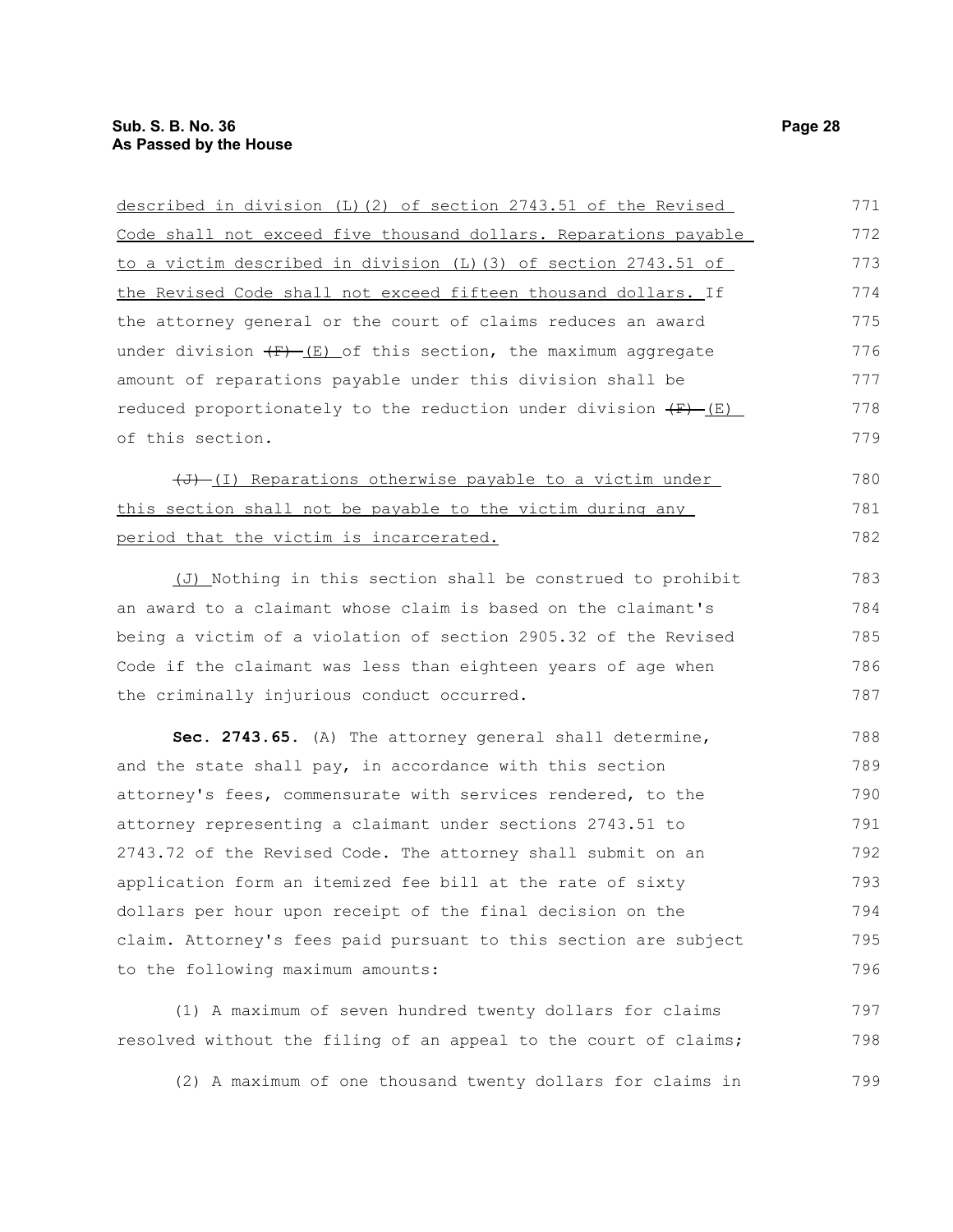#### **Sub. S. B. No. 36 Page 29 As Passed by the House**

which an appeal to the court of claims is filed plus, at the request of an attorney whose main office is not in Franklin county, Delaware county, Licking county, Fairfield county, Pickaway county, Madison county, or Union county, an amount for the attorney's travel time to attend the oral hearing before the court of claims at the rate of thirty dollars per hour; 800 801 802 803 804 805

(3) A maximum of one thousand three hundred twenty dollars for claims in which an appeal to the court of claims is filed plus, at the request of an attorney whose main office is not in Franklin county, Delaware county, Licking county, Fairfield county, Pickaway county, Madison county, or Union county, an amount for the attorney's travel time to attend the oral hearing before the court at the rate of thirty dollars per hour; 806 807 808 809 810 811 812

(4) A maximum of seven hundred twenty dollars for a supplemental reparations application+ 813 814

(5) A maximum of two hundred dollars if the claim is denied on the basis of a claimant's or victim's conviction of a felony offense prior to the filing of the claim. If the claimant or victim is convicted of a felony offense during the pendency of the claim, the two hundred dollars maximum does not apply. If the attorney had knowledge of the claimant's or victim's felony conviction prior to the filing of the application for the claim, the attorney general may determine that the filing of the claim was frivolous and may deny attorney's fees. 815 816 817 818 819 820 821 822 823

(B) The attorney general may determine that an attorney be reimbursed for fees incurred in the creation of a guardianship if the guardianship is required in order for an individual to receive an award of reparations, and those fees shall be reimbursed at a rate of sixty dollars per hour. 824 825 826 827 828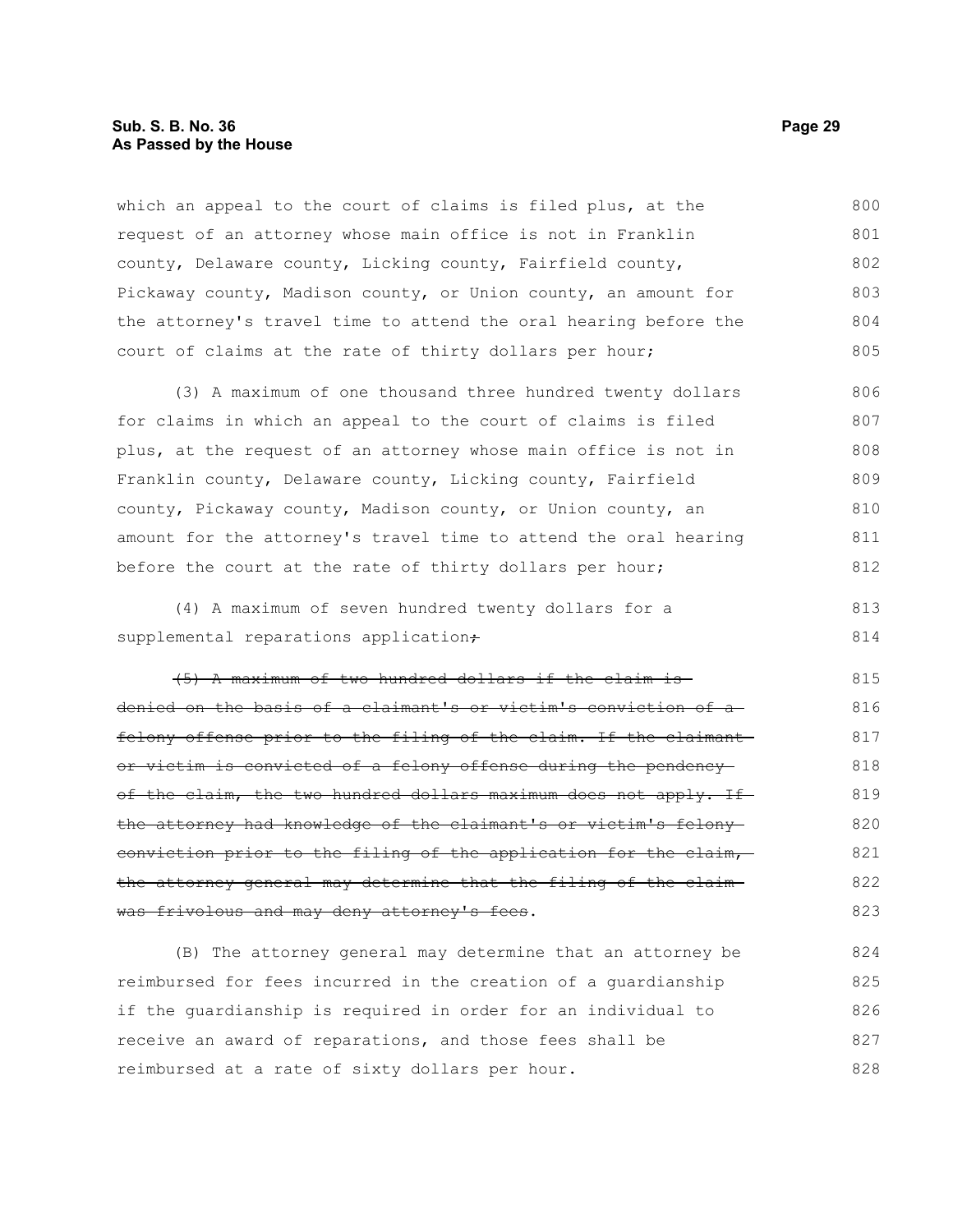| (C) (1) The attorney general shall forward an application        | 829 |
|------------------------------------------------------------------|-----|
| form for attorney's fees to a claimant's attorney before or when | 830 |
| the final decision on a claim is rendered. The application form  | 831 |
| for attorney's fees shall do all of the following:               | 832 |
| (a) Inform the attorney of the requirements of this              | 833 |
| section;                                                         | 834 |
| (b) Require a verification statement comporting with the         | 835 |
| law prohibiting falsification;                                   | 836 |
|                                                                  |     |
| (c) Require an itemized fee statement;                           | 837 |
| (d) Require a verification statement that the claimant was       | 838 |
| served a copy of the completed application form;                 | 839 |
| (e) Include notice that the claimant may oppose the              | 840 |
| application by notifying the attorney general in writing within  | 841 |
| ten days.                                                        | 842 |
| (2) The attorney general shall forward a copy of this            | 843 |
| section to the attorney with the application form for attorney's | 844 |
| fees. The attorney shall file the application form with the      | 845 |
| attorney general. The attorney general's decision with respect   | 846 |
| to an award of attorney's fees is final ten days after the       | 847 |
| attorney general renders the decision and mails a copy of the    | 848 |
| decision to the attorney at the address provided by the          | 849 |
| attorney. The attorney may request reconsideration of the        | 850 |
| decision on grounds that it is insufficient or calculated        | 851 |
| incorrectly. The attorney general's decision on the request for  | 852 |
| reconsideration is final.                                        | 853 |
| (D) The attorney general shall review all application            | 854 |
| forms for attorney's fees that are submitted by a claimant's     | 855 |
| attorney and shall issue an order approving the amount of fees   | 856 |
| to be paid to the attorney within sixty days after receipt of    | 857 |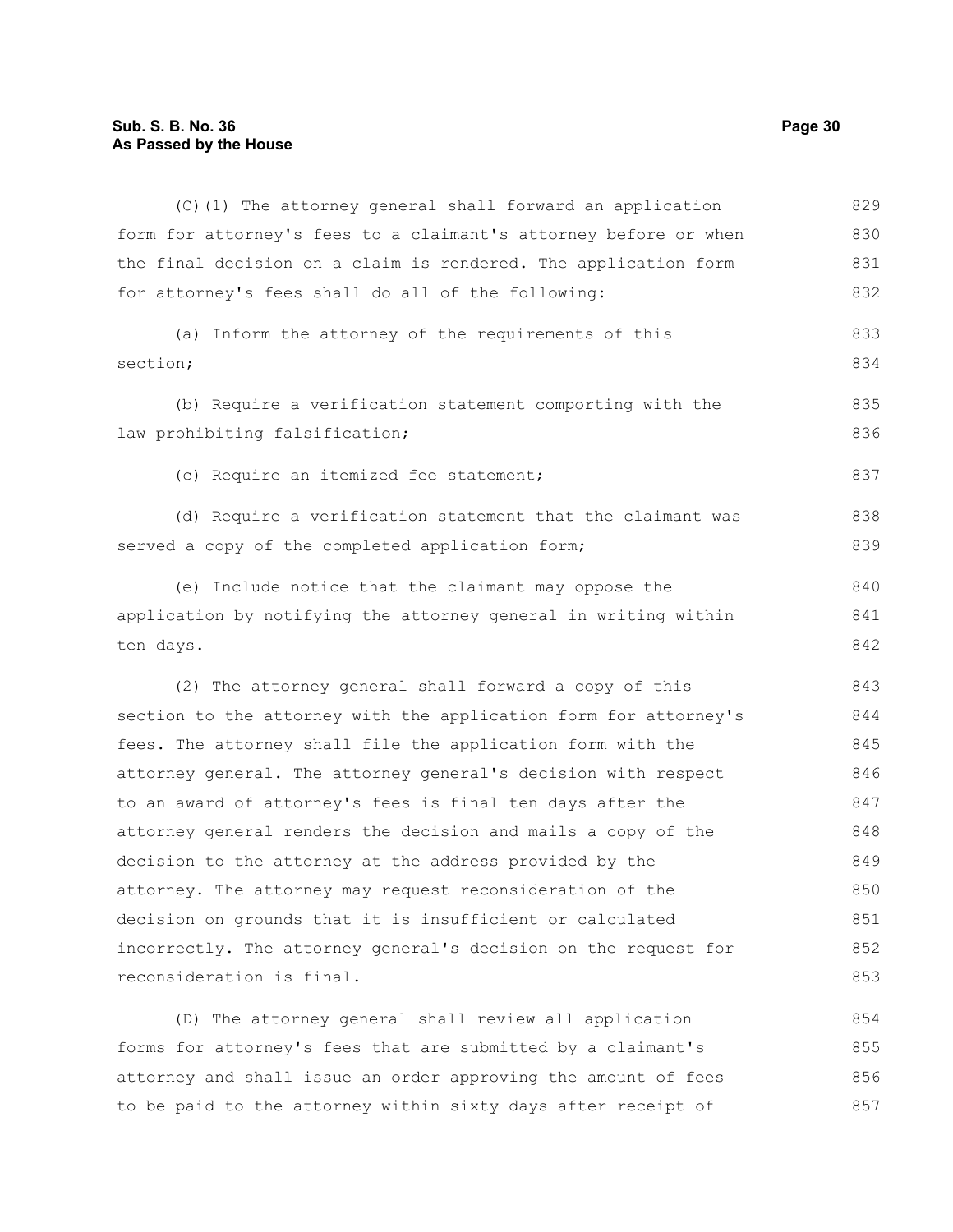| the application form.                                            | 858 |
|------------------------------------------------------------------|-----|
| (E) No attorney's fees shall be paid for the following:          | 859 |
| (1) Estate work or representation of a claimant against a        | 860 |
| collateral source;                                               | 861 |
| (2) Duplication of investigative work required to be             | 862 |
| performed by the attorney general;                               | 863 |
| (3) Performance of unnecessary criminal investigation of         | 864 |
| the offense;                                                     | 865 |
| (4) Presenting or appealing an issue that has been               | 866 |
| repeatedly ruled upon by the highest appellate authority, unless | 867 |
| a unique set of facts or unique issue of law exists that         | 868 |
| distinguishes it;                                                | 869 |
| (5) Representing a victim of the type described in               | 870 |
| division (L) (2) or (3) of section 2743.51 of the Revised Code;  | 871 |
| (6) A fee request that is unreasonable, is not                   | 872 |
| commensurate with services rendered, violates the Ohio code of   | 873 |
| professional responsibility, or is based upon services that are  | 874 |
| determined to be frivolous.                                      | 875 |
| (F) (1) The attorney general may reduce or deny the payment      | 876 |
| of attorney's fees to an attorney who has filed a frivolous      | 877 |
| claim. Subject to division (A) (5) of this section, the The      | 878 |
| denial of a claim on the basis of a felony conviction, felony    | 879 |
| eonduct, or contributory misconduct does not constitute a        | 880 |
| frivolous claim.                                                 | 881 |
| (2) As used in this section, "frivolous claim" means a           | 882 |
| claim in which there is clearly no legal grounds under the       | 883 |
| existing laws of this state to support the filing of a claim on  | 884 |
| behalf of the claimant or victim.                                | 885 |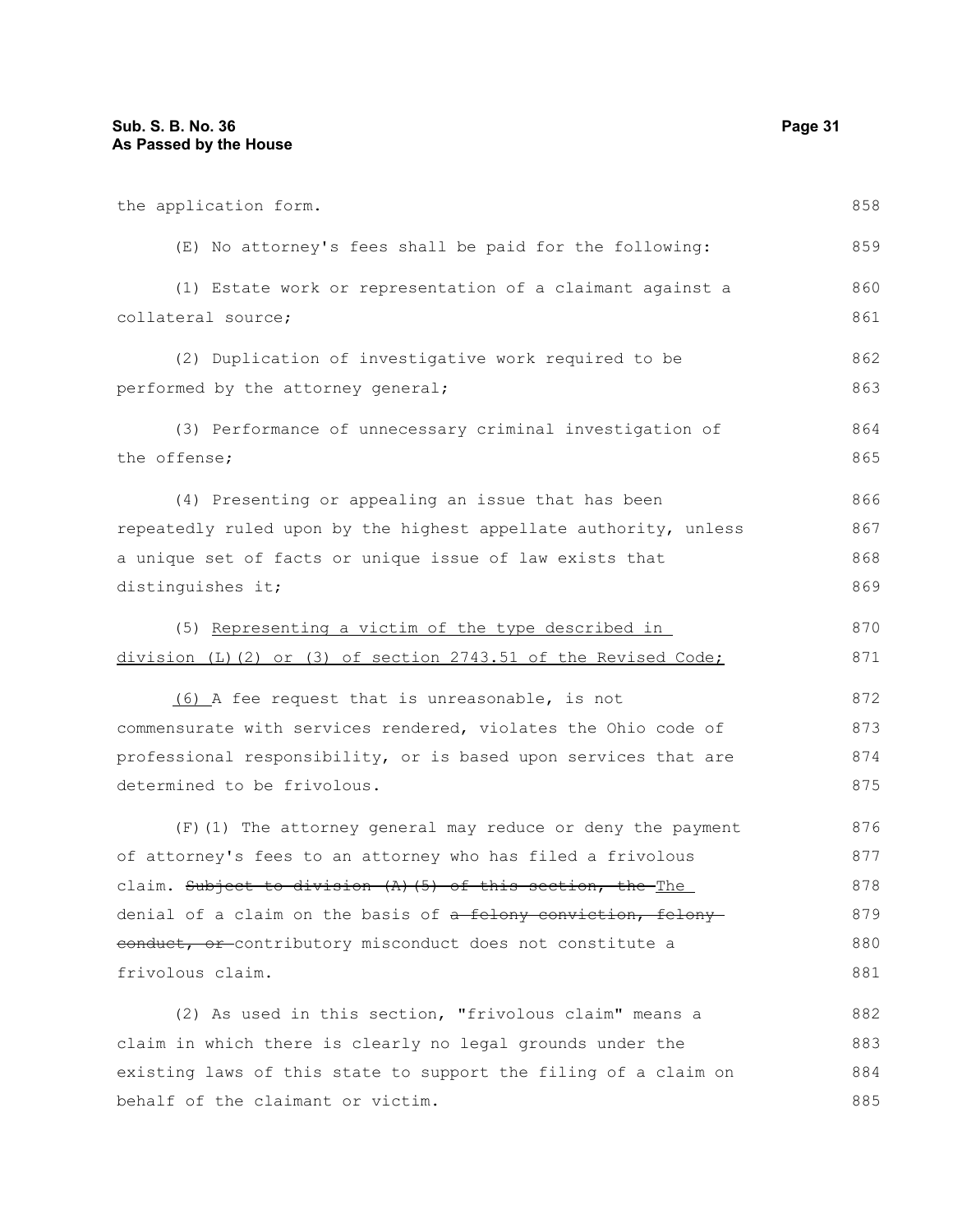#### **Sub. S. B. No. 36 Page 32 As Passed by the House**

(G) The attorney general may determine that a lesser number of hours should have been required in a given case. Additional reimbursement may be made where the attorney demonstrates to the attorney general that the nature of the particular claim required the expenditure of an amount in excess of that allowed. 886 887 888 889 890 891

(H) No attorney shall receive payment under this section for assisting a claimant with an application for an award of reparations under sections 2743.51 to 2743.72 of the Revised Code if that attorney's fees have been allowed as an expense in accordance with division  $\overline{F}(4) - F(5)$  of section 2743.51 of the Revised Code. 892 893 894 895 896 897

(I) A contract or other agreement between an attorney and any person that provides for the payment of attorney's fees or other payments in excess of the attorney's fees allowed under this section for representing a claimant under sections 2743.51 to 2743.72 of the Revised Code shall be void and unenforceable.

(J) Each witness who appears in a hearing on a claim for an award of reparations shall receive compensation in an amount equal to that received by witnesses under section 119.094 of the Revised Code. 903 904 905 906

**Sec. 2743.71.** (A) Any law enforcement agency that investigates, and any prosecuting attorney, city director of law, village solicitor, or similar prosecuting authority who prosecutes, an offense committed in this state shall, upon first contact with the victim, as defined in division  $(L)$  (1) of section 2743.51 of the Revised Code, or the victim's family or dependents, give the victim or the victim's family or dependents a copy of an information card or other printed material provided by the attorney general pursuant to division (B) of this section 907 908 909 910 911 912 913 914 915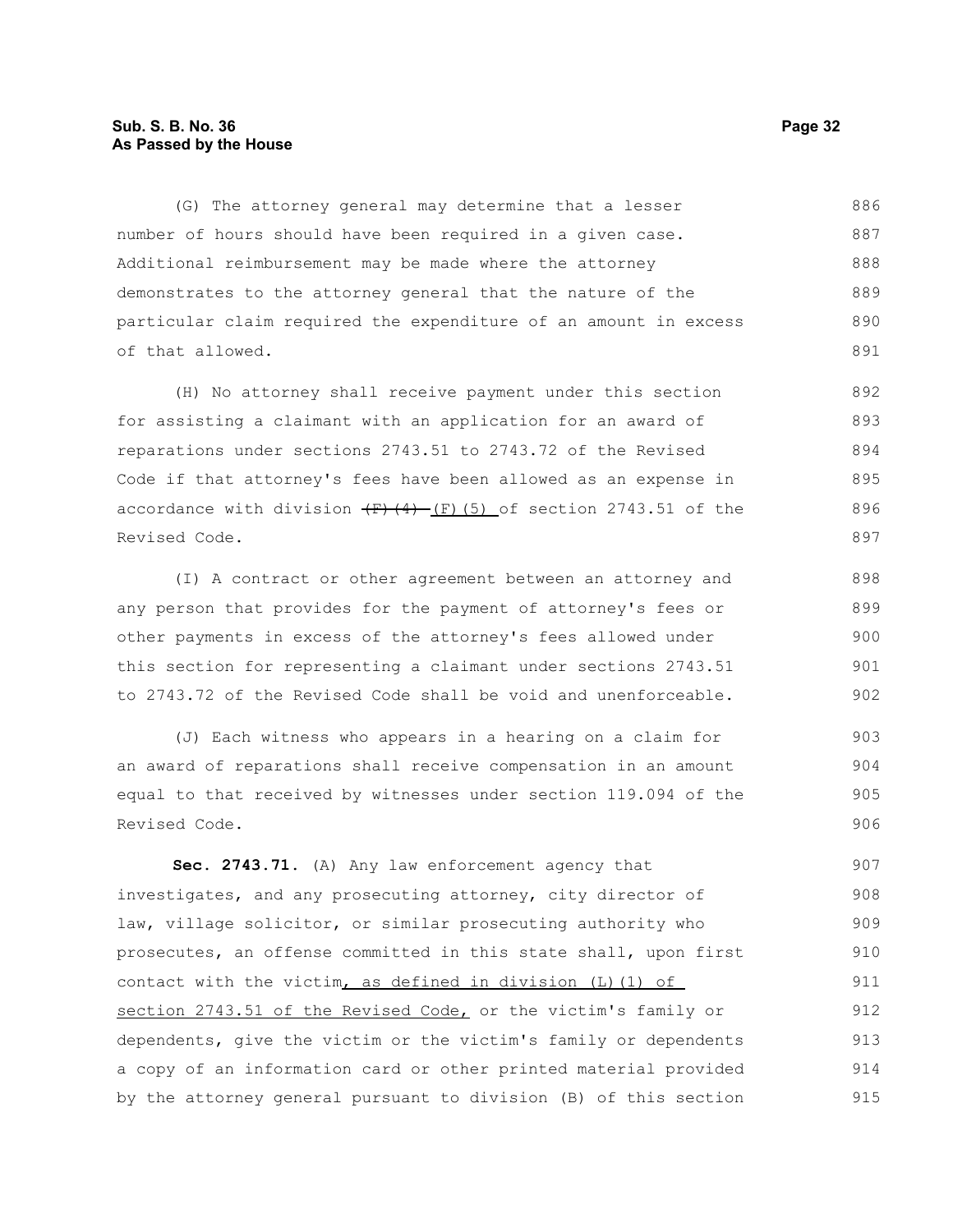and explain, upon request, the information on the card or material to the victim or the victim's family or dependents. (B) The attorney general shall have printed, and shall provide to law enforcement agencies, prosecuting attorneys, city directors of law, village solicitors, and similar prosecuting authorities, cards or other materials that contain information explaining awards of reparations. The information on the cards or other materials shall include, but shall not be limited to, the following statements: (1) Awards of reparations are limited to losses that are caused by physical injury resulting from criminally injurious conduct; (2) Reparations applications may be filed at any time within three years after the occurrence of the criminally injurious conduct, except as provided in divisions  $(A)$   $(2)$   $(b)$  to (d) of section 2743.60 of the Revised Code; (3) An attorney who represents an applicant for an award of reparations cannot charge the applicant for the services rendered in relation to that representation but is required to apply to the attorney general for payment for the representation; (4) Applications for awards of reparations may be obtained from the attorney general, law enforcement agencies, and victim assistance agencies and are to be filed with the attorney general. 916 917 918 919 920 921 922 923 924 925 926 927 928 929 930 931 932 933 934 935 936 937 938 939 940

(C) The attorney general may order that a reasonable amount of money be paid out of the reparations fund, subject to the limitation imposed by division (D) of this section, for use by the attorney general to publicize the availability of awards 941 942 943 944